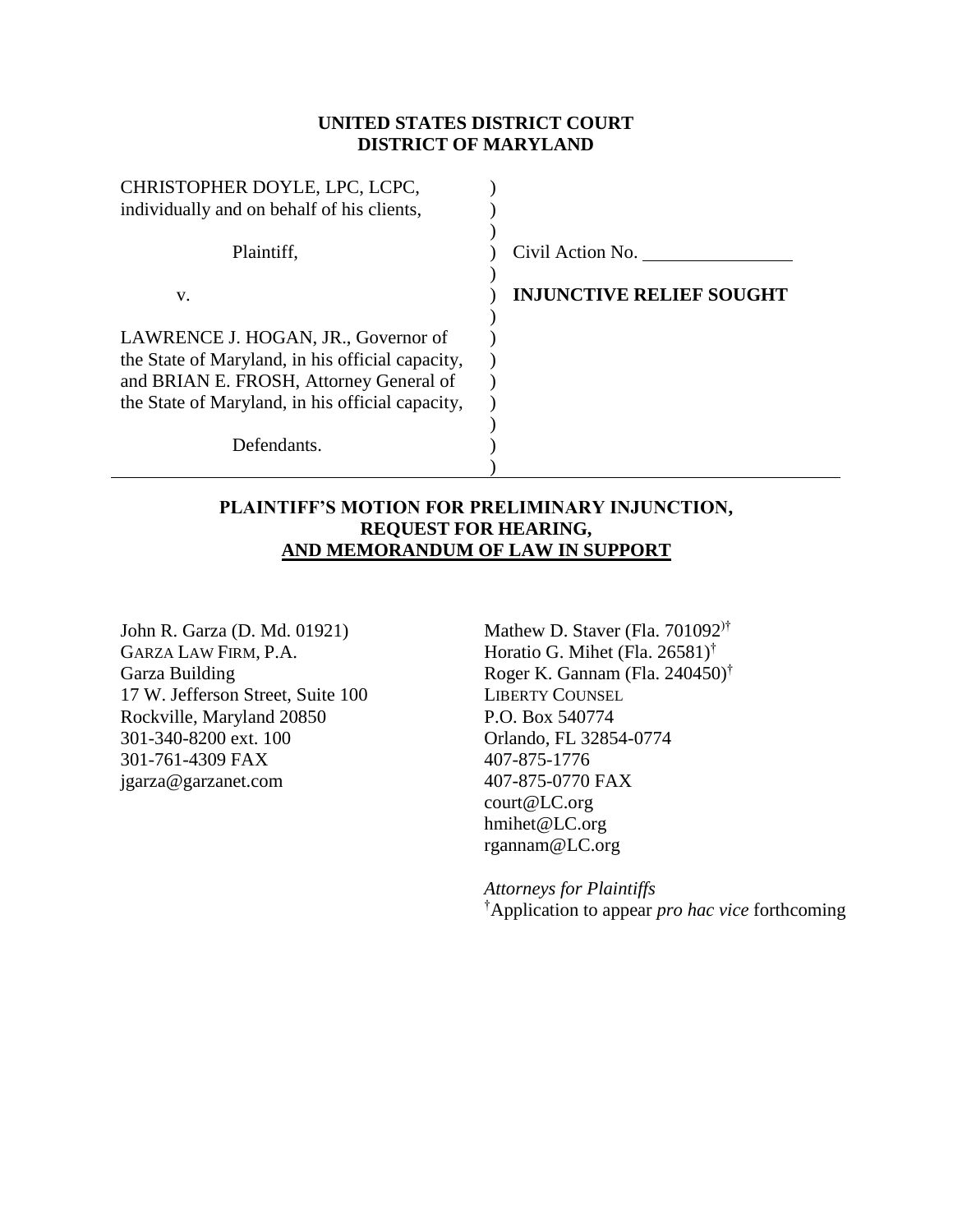## **TABLE OF CONTENTS**

|    | A.        |                                                                                                                                                | Plaintiff and His Voluntary Talk Therapy Practice for Minors with Sexual                                                                                                   |  |  |
|----|-----------|------------------------------------------------------------------------------------------------------------------------------------------------|----------------------------------------------------------------------------------------------------------------------------------------------------------------------------|--|--|
|    | <b>B.</b> |                                                                                                                                                | SB 1028 Is Not Supported by the Sources It Cites or Any Legitimate                                                                                                         |  |  |
|    |           | 1.                                                                                                                                             | The Sources Cited by SB 1028 Contain No Empirical Evidence of                                                                                                              |  |  |
|    |           | 2.                                                                                                                                             | The APA Report Discloses Anecdotal Evidence of Benefits from<br>SOCE at Least Equivalent to Anecdotal Evidence of Harm, and                                                |  |  |
|    |           | 3.                                                                                                                                             | The APA Report Excludes Gender Identity Change Efforts, Which                                                                                                              |  |  |
|    |           | 4.                                                                                                                                             | The APA Report Commends a Client-Directed Approach to<br>Therapy for Clients with Unwanted Same-Sex Attractions,<br>Commends More Research on Voluntary SOCE, and Condemns |  |  |
|    |           | 5.                                                                                                                                             | The APA Report Specifically Calls for Therapists to Respect and<br>Consider the Religious Values of Individuals Desiring Therapy. 17                                       |  |  |
|    |           |                                                                                                                                                |                                                                                                                                                                            |  |  |
| I. |           |                                                                                                                                                | PLAINTIFF IS LIKELY TO SUCCEED ON THE MERITS OF HIS FIRST                                                                                                                  |  |  |
|    | A.        | Though Plaintiff Must Show the Preliminary Injunction Prerequisites,<br>Defendants Have the Burden of Proving the Constitutionality of SB 1028 |                                                                                                                                                                            |  |  |
|    | <b>B.</b> |                                                                                                                                                |                                                                                                                                                                            |  |  |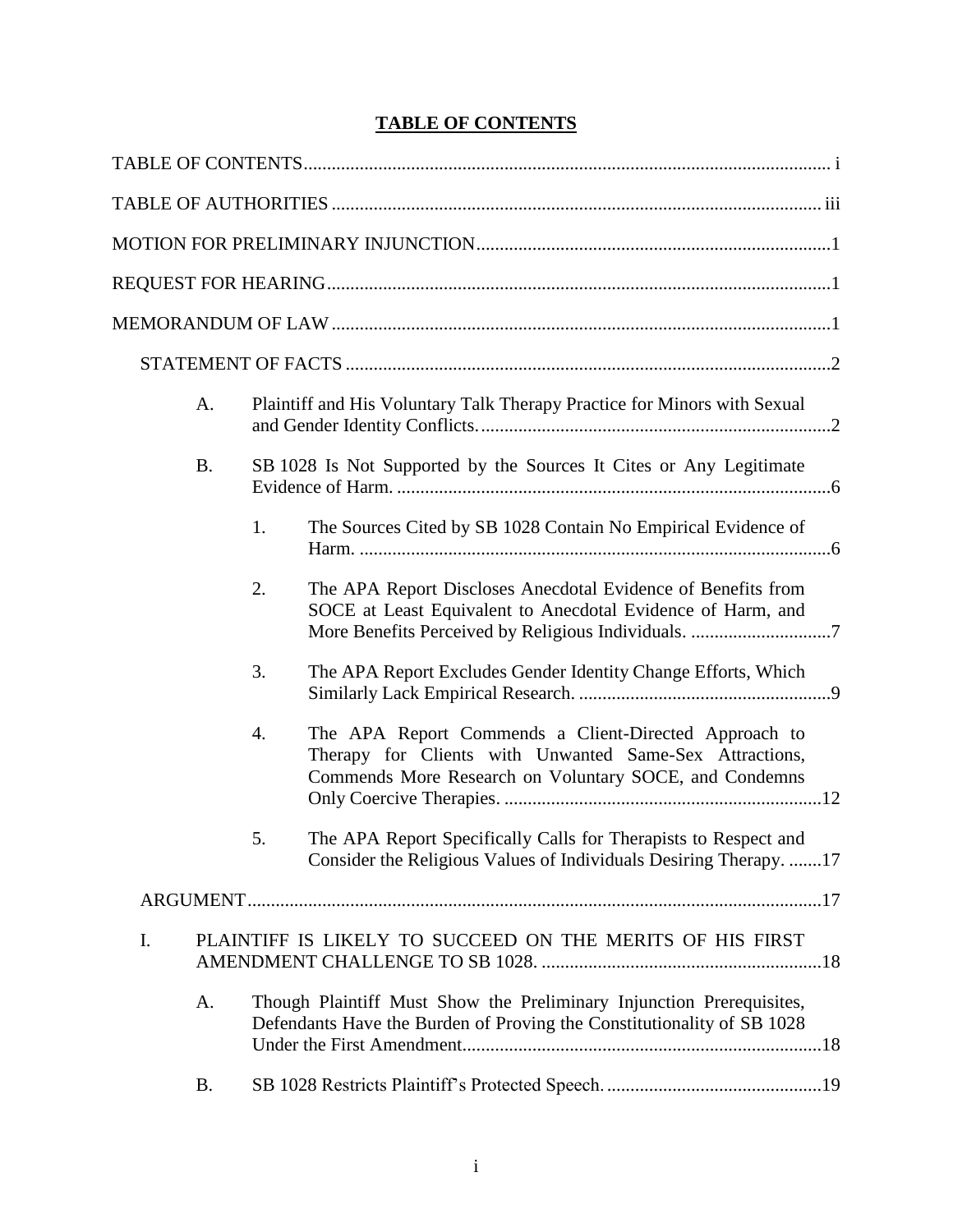|      | $\mathcal{C}$ . | SB 1028 Unconstitutionally Discriminates Against Plaintiff's Protected |               |                                                                                                             |  |
|------|-----------------|------------------------------------------------------------------------|---------------|-------------------------------------------------------------------------------------------------------------|--|
|      | D.              | SB 1028 Unconstitutionally Discriminates Against Plaintiff's Protected |               |                                                                                                             |  |
|      |                 | 1.                                                                     |               | SB 1028 Is a Content-Based Restriction on Speech Which is                                                   |  |
|      |                 | 2.                                                                     |               | Defendants Have the Burden of Proof on Strict Scrutiny25                                                    |  |
|      |                 |                                                                        | a.            | Defendants Must Show Empirical or Concrete Evidence of                                                      |  |
|      |                 |                                                                        | $\mathbf b$ . | Defendants Must Show That SB 1028 Was the Least<br>Restrictive Means Available at the Time of Enactment. 27 |  |
|      |                 | 3.                                                                     |               | There Is No Compelling or Other Sufficient Governmental Interest                                            |  |
|      |                 | $\overline{4}$ .                                                       |               | SB 1028 Is Not the Least Restrictive Means or Otherwise Narrowly                                            |  |
|      | E.              |                                                                        |               |                                                                                                             |  |
|      | F.              |                                                                        |               |                                                                                                             |  |
| II.  |                 |                                                                        |               | PLAINTIFF WILL SUFFER IRREPARABLE HARM IN THE ABSENCE OF                                                    |  |
| III. |                 |                                                                        |               |                                                                                                             |  |
| IV.  |                 |                                                                        |               |                                                                                                             |  |
|      |                 |                                                                        |               |                                                                                                             |  |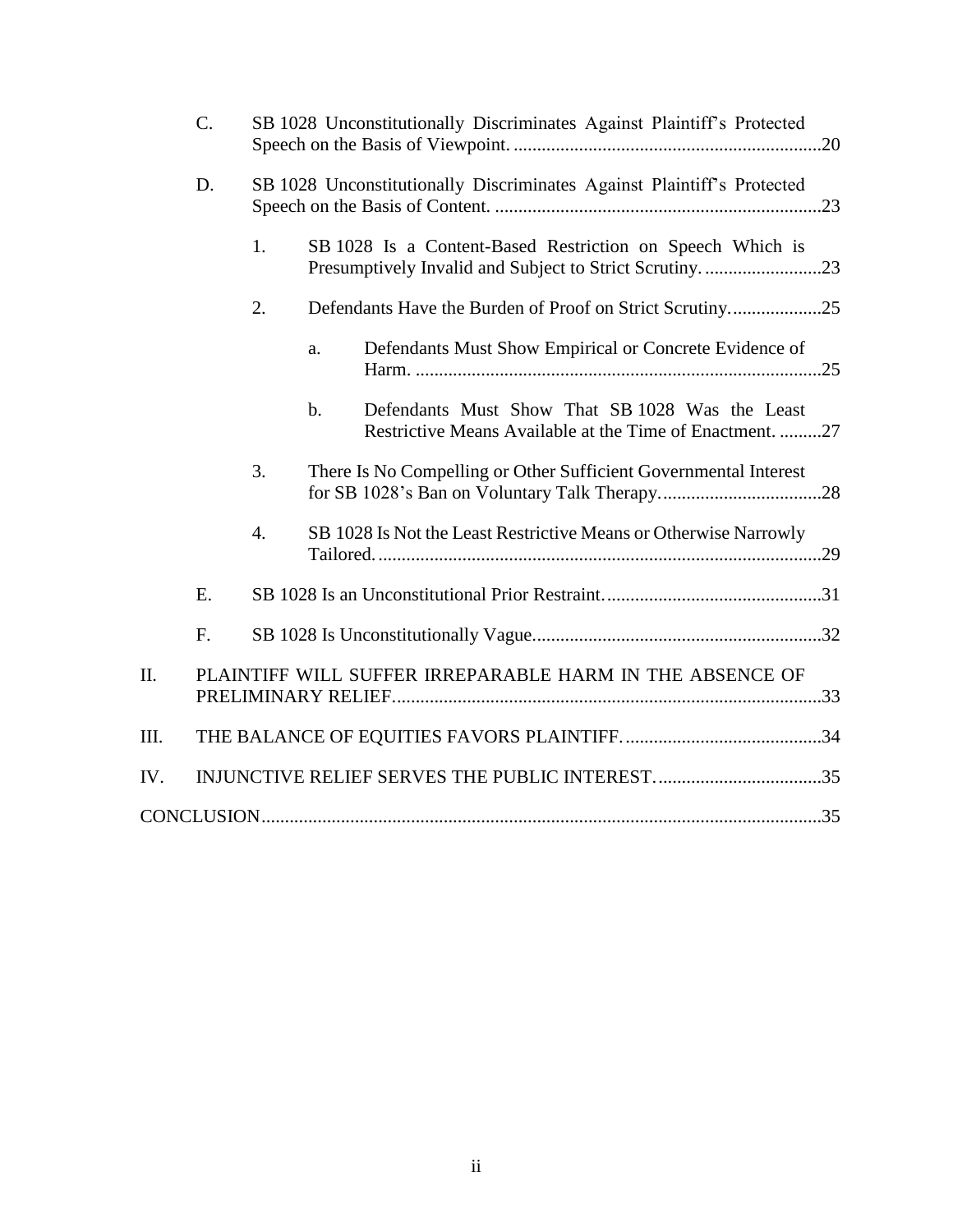## **TABLE OF AUTHORITIES**

**CASES**

| 11126 Baltimore Blvd., Inc. v. Prince George's Cnty., Md., 58 F.3d 988 (4th Cir. 1995)32  |
|-------------------------------------------------------------------------------------------|
|                                                                                           |
|                                                                                           |
|                                                                                           |
|                                                                                           |
|                                                                                           |
|                                                                                           |
|                                                                                           |
|                                                                                           |
| Centro Tepeyac v. Montgomery Cnty., 722 F.3d 184 (4th Cir. 2013) 17,18                    |
|                                                                                           |
|                                                                                           |
|                                                                                           |
|                                                                                           |
| Cornelius v. NAACP Legal Def. & Educ. Fund, Inc., 473 U.S. 788 (1985)20                   |
|                                                                                           |
|                                                                                           |
|                                                                                           |
|                                                                                           |
| Gonzales v. O Centro Espirita Beneficente Uniao do Vegetal, 546 U.S. 418 (2006) 18,19     |
|                                                                                           |
|                                                                                           |
| Janus v. Am. Fed'n of State, Cnty. & Mun. Emps., Council 31, 138 S. Ct. 2448 (2018) 25,26 |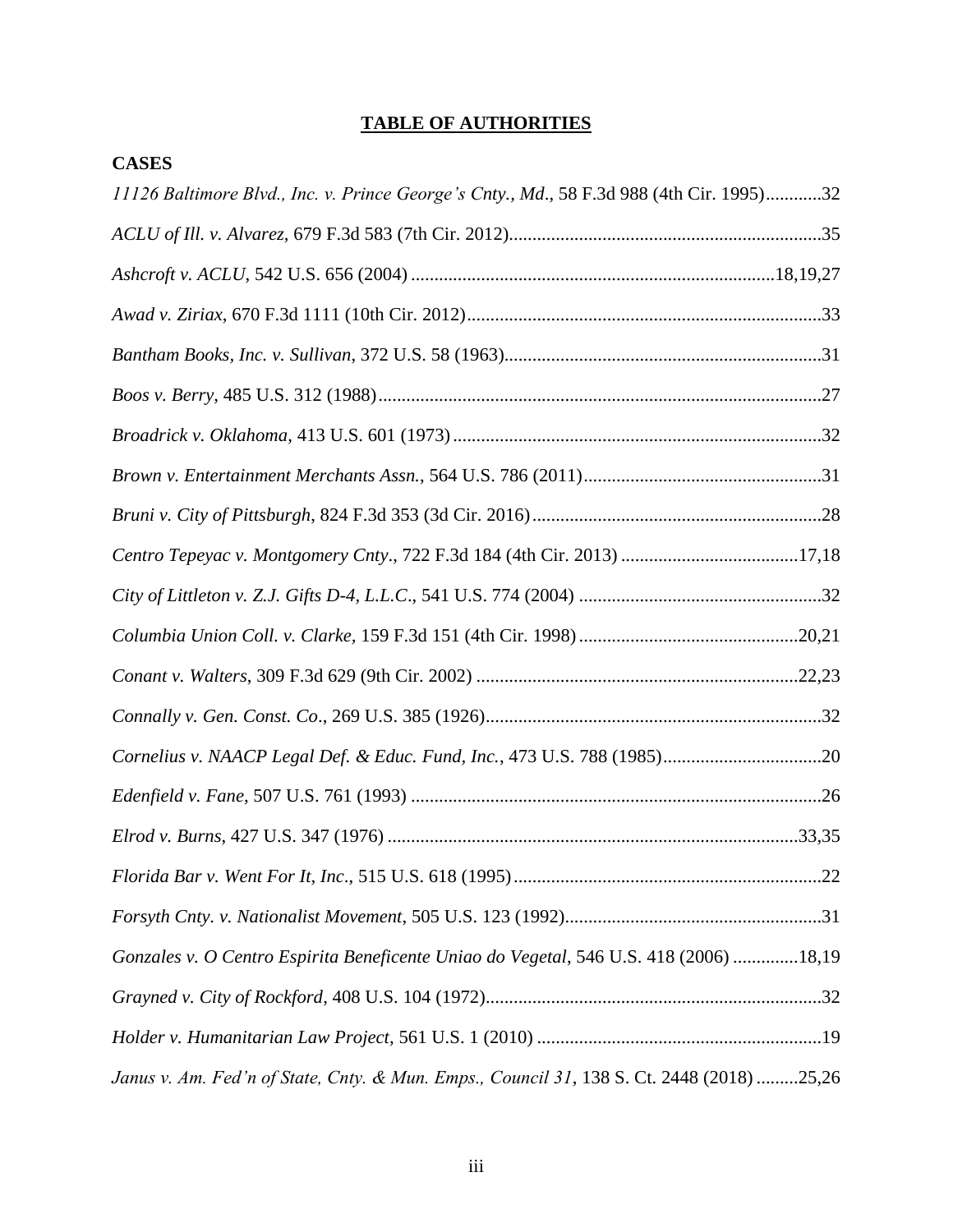| Lamb's Chapel v. Ctr. Moriches Union Free Sch. Dist., 508 U.S. 384 (1993)20              |  |
|------------------------------------------------------------------------------------------|--|
|                                                                                          |  |
|                                                                                          |  |
|                                                                                          |  |
|                                                                                          |  |
|                                                                                          |  |
|                                                                                          |  |
|                                                                                          |  |
| Nat'l Inst. for Family & Life Advocates v. Becerra, 138 S. Ct. 2361, 2371-72 (2018)      |  |
| Newsom ex rel. Newsom v. Albemarle Cnty. Sch. Bd., 354 F.3d 249 (4th Cir. 2003) 33,34    |  |
|                                                                                          |  |
|                                                                                          |  |
|                                                                                          |  |
|                                                                                          |  |
|                                                                                          |  |
|                                                                                          |  |
|                                                                                          |  |
| Simon & Schuster, Inc. v. Members of N.Y. State Crime Victims Bd., 502 U.S. 105 (1991)25 |  |
|                                                                                          |  |
| Texans for Free Enter. v. Texas Ethics Comm'n, 732 F.3d 535 (5th Cir. 2013)35            |  |
|                                                                                          |  |
|                                                                                          |  |
|                                                                                          |  |
| Vill. of Hoffman Estates v. Flipside, Hoffman Estates, Inc., 455 U.S. 489 (1982)32,33    |  |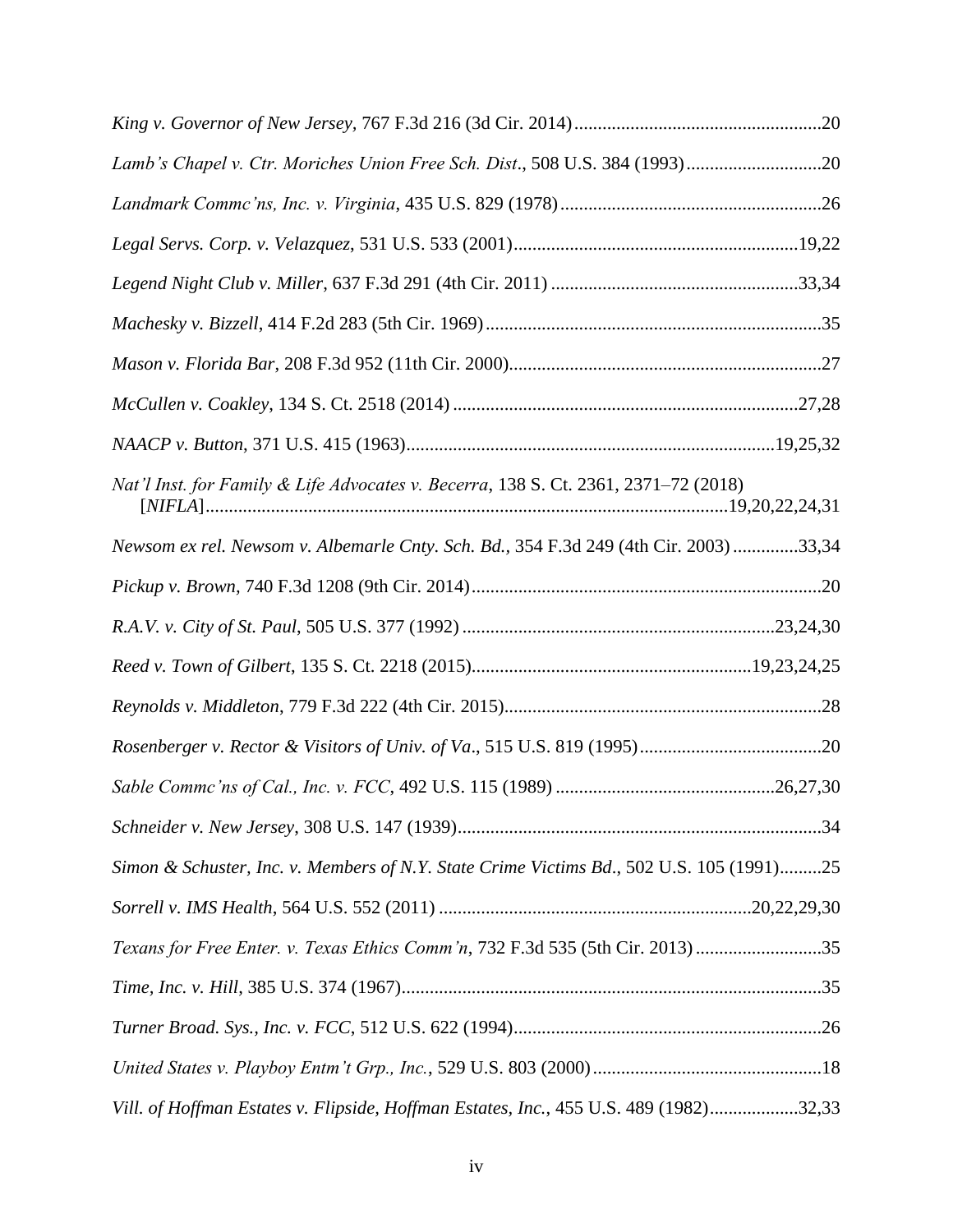| <b>CONSTITUTIONAL PROVISIONS</b>                                                                                                                                                                                                                                                                                                                                                                                             |
|------------------------------------------------------------------------------------------------------------------------------------------------------------------------------------------------------------------------------------------------------------------------------------------------------------------------------------------------------------------------------------------------------------------------------|
|                                                                                                                                                                                                                                                                                                                                                                                                                              |
| <b>STATUTES AND REGULATIONS</b>                                                                                                                                                                                                                                                                                                                                                                                              |
|                                                                                                                                                                                                                                                                                                                                                                                                                              |
|                                                                                                                                                                                                                                                                                                                                                                                                                              |
| <b>RULES</b>                                                                                                                                                                                                                                                                                                                                                                                                                 |
|                                                                                                                                                                                                                                                                                                                                                                                                                              |
|                                                                                                                                                                                                                                                                                                                                                                                                                              |
| <b>OTHER AUTHORITIES</b>                                                                                                                                                                                                                                                                                                                                                                                                     |
| 11A Charles Alan Wright, Arthur R. Miller, & Mary Kay Kane, Federal Practice &                                                                                                                                                                                                                                                                                                                                               |
| Am. Psychol. Ass'n, Guidelines for Psychological Practice with Transgender and Gender<br>Nonconforming People, 70(9) Am. Psychologist 832 (2015) [APA TGNC Guidelines],                                                                                                                                                                                                                                                      |
| Am. Psychol. Ass'n Task Force on Appropriate Therapeutic Responses to Sexual<br>Orientation, Report of the Task Force on Appropriate Therapeutic Responses to Sexual<br>Orientation (2009) [APA Report], https://www.apa.org/pi/lgbt/resources/therapeutic-                                                                                                                                                                  |
| Heino F. L. Meyer-Bahlburg, Gender Identity Disorder in Young Boys: A Parent- and<br>Peer-Based Treatment Protocol, 7 Clinical Psychol. and Psychiatry 360, 361 (2002)                                                                                                                                                                                                                                                       |
| Stewart L. Adelson, M.D., The American Academy of Child and Adolescent Psychiatry<br>(AACAP) Committee on Quality Issues, Practice Parameter on Gay, Lesbian, or<br>Bisexual Sexual Orientation, Gender Nonconformity, and Gender Discordance in<br>Children and Adolescents, 51(9) J. Am. Acad. Child & Adolescent Psychiatry 957, 968<br>(2012) [AACAP Statement], available at https://doi.org/10.1016/j.jaac.2012.07.004 |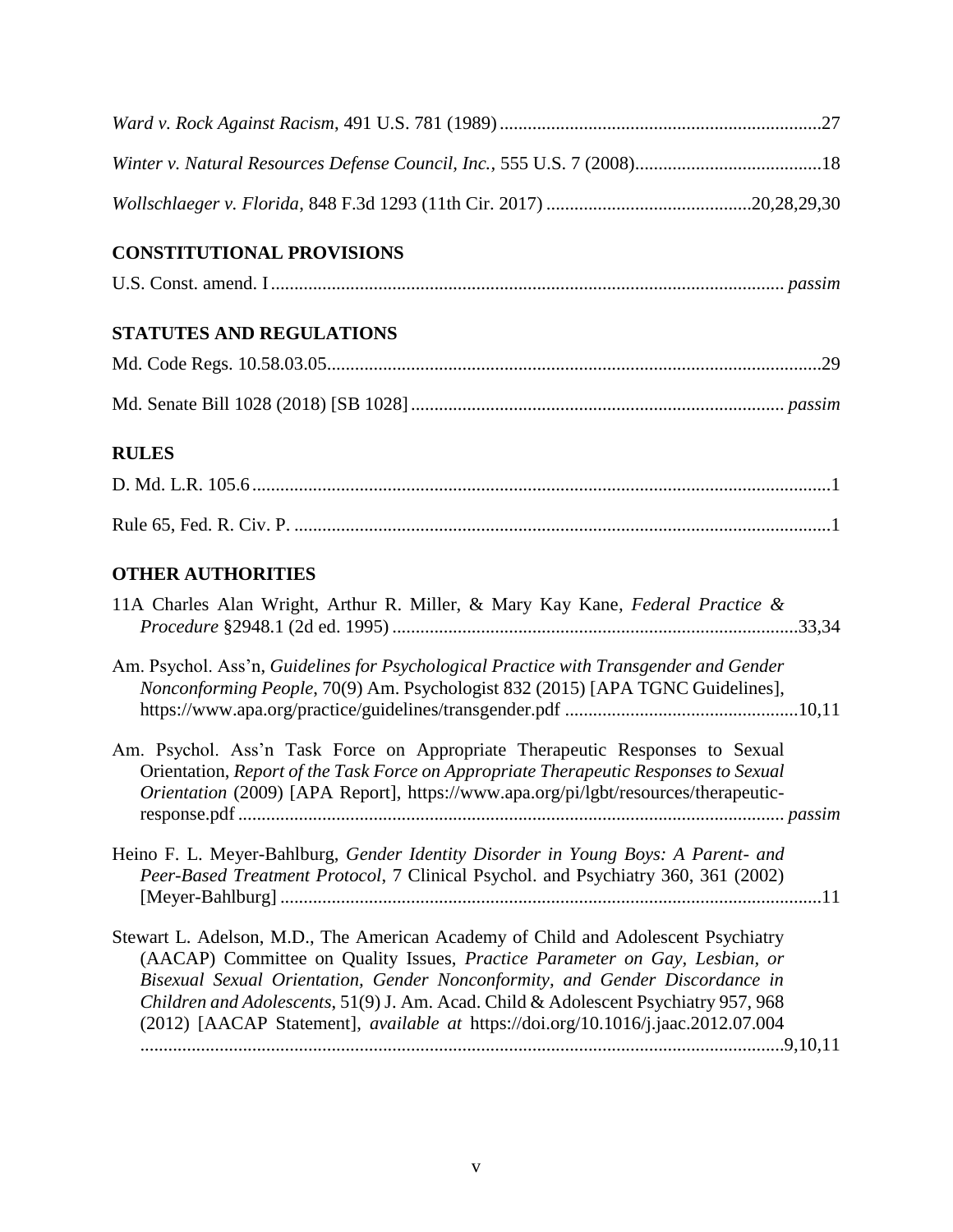### **MOTION FOR PRELIMINARY INJUNCTION**

Plaintiff, CHRISTOPHER DOYLE, LPC, LCPC, individually and on behalf of his clients, pursuant to Rule 65, Fed. R. Civ. P., moves the Court for a preliminary injunction enjoining Defendants, together with their officers, agents, servants, employees, and others who are in active concert or participation with them, from enforcing SB 1028 on the grounds that it violates the First Amendment and the Constitution of Maryland, as set forth more fully in the following memorandum of law, the Declaration of Christopher Doyle in Support of Plaintiff's Motion for Preliminary Injunction ("Doyle Declaration") attached hereto as Exhibit A, and the Verified Complaint for Declaratory Relief, Preliminary and Permanent Injunctive Relief, and Damages filed contemporaneously with this motion.

### **REQUEST FOR HEARING**

Pursuant to Local Rule 105.6, Plaintiff requests that his motion for preliminary injunction be set for a hearing at the Court's earliest opportunity. Given the weighty First Amendment issues involved, and the ongoing and irreparable injury being visited on Plaintiff and his clients each day Maryland's counseling ban law remains in effect, Plaintiff believes that oral argument would assist the Court in understanding and deciding the issues presented.

### **MEMORANDUM OF LAW**

**"There is a lack of published research on SOCE among children."**

**"We found no empirical research on adolescents who request SOCE . . . ."**

**"The debate surrounding SOCE has become mired in ideological disputes and competing political agendas."**

**—APA Report<sup>1</sup>**

 $\overline{a}$ 

<sup>&</sup>lt;sup>1</sup> V. Compl. Ex. B, APA Rpt., at 72, 73, 92; *see id.* at 2 n.<sup>\*\*</sup> (defining "sexual orientation change efforts (SOCE)" to encompass practices prohibited by SB 1028 as "conversion therapy"); *see infra* Stmt. Facts Part B.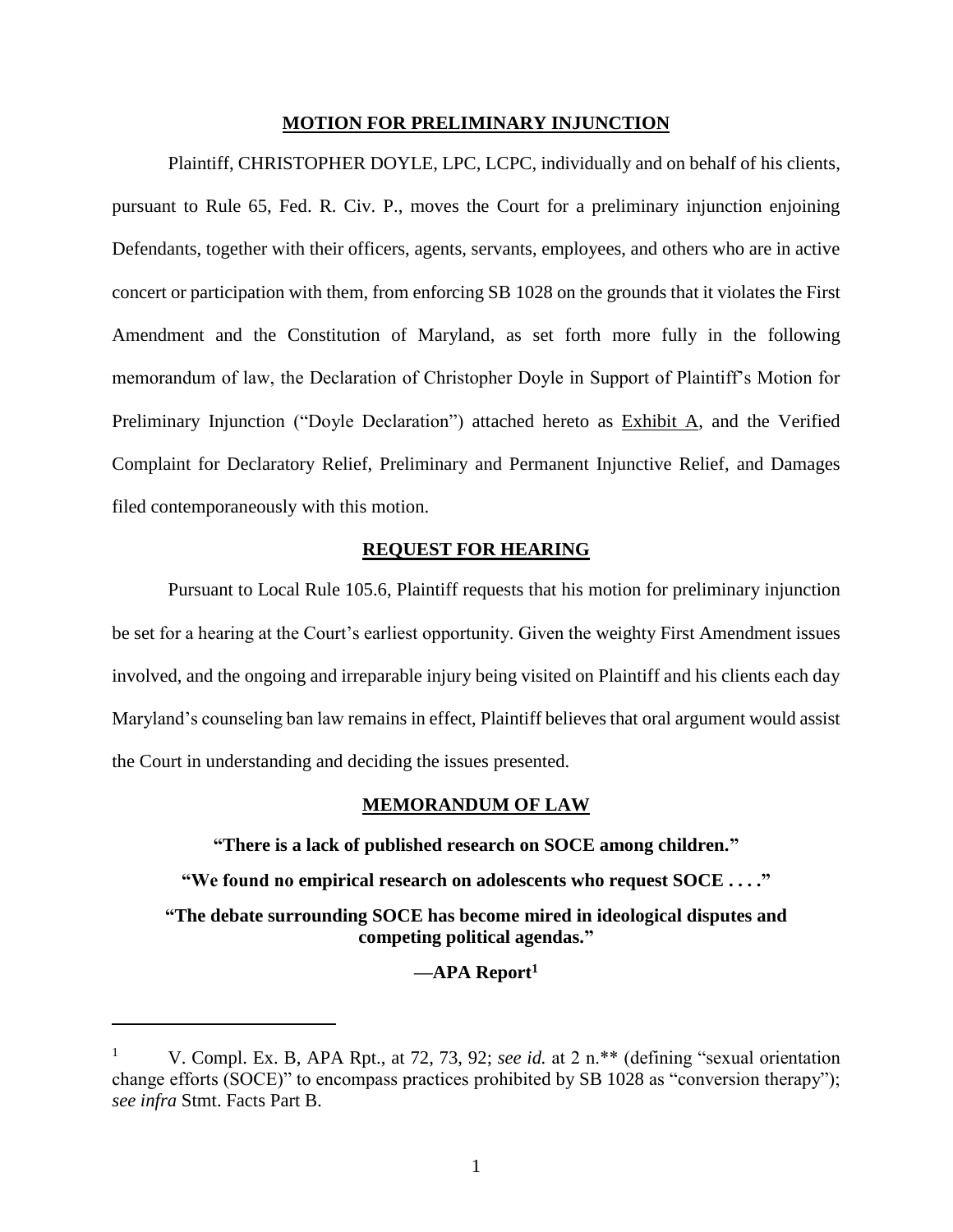By enacting SB 1028, Maryland is storming the office doors of therapists, thrusting the State into the sacrosanct relationship of counselor and client, and running roughshod over clients' and counselors' cherished First Amendment liberties. Maryland's justification for such unconscionable actions is that it does not approve of voluntary, professional counseling that affirms and assists a minor's desire to reduce or eliminate unwanted same-sex attractions or gender identity conflicts. Maryland offers no actual evidence of harm arising from such voluntary treatment, but instead relies on position papers by advocacy groups that either disregard or misrepresent the empirical record. SB 1028 is in gross violation of the United States and Maryland constitutions and should be enjoined.

### **STATEMENT OF FACTS**

Plaintiff refers to the sworn facts set forth in the Verified Complaint and Doyle Declaration filed contemporaneously with this motion and incorporates those facts herein as if set forth in full.<sup>2</sup> Without limitation, Plaintiff particularly emphasizes the following facts.

### $\mathbf{A}$ . **Plaintiff and His Voluntary Talk Therapy Practice for Minors with Sexual and Gender Identity Conflicts.**

Plaintiff Christopher Doyle is a therapist licensed by the State of Maryland. (V. Compl. ¶ 13). Plaintiff has devoted most of his professional life to providing counseling to young people and their parents who are seeking help for unwanted same-sex attractions. (V. Compl. ¶ 101; Doyle Decl. ¶¶ 3–7.) In his practice, Plaintiff helps clients with their unwanted same-sex attractions, behaviors, and identity by talking with them about root causes, about gender roles and identities, and about their distress and confusion that arise from these attractions. (V. Compl. ¶ 111; Doyle Decl. ¶¶ 9–15.) Speech is the primary tool that Plaintiff uses in his counseling with minors who

 $\overline{a}$ 

<sup>2</sup> Unless otherwise indicated, capitalized terms herein have the same meanings as in the Verified Complaint and Doyle Declaration.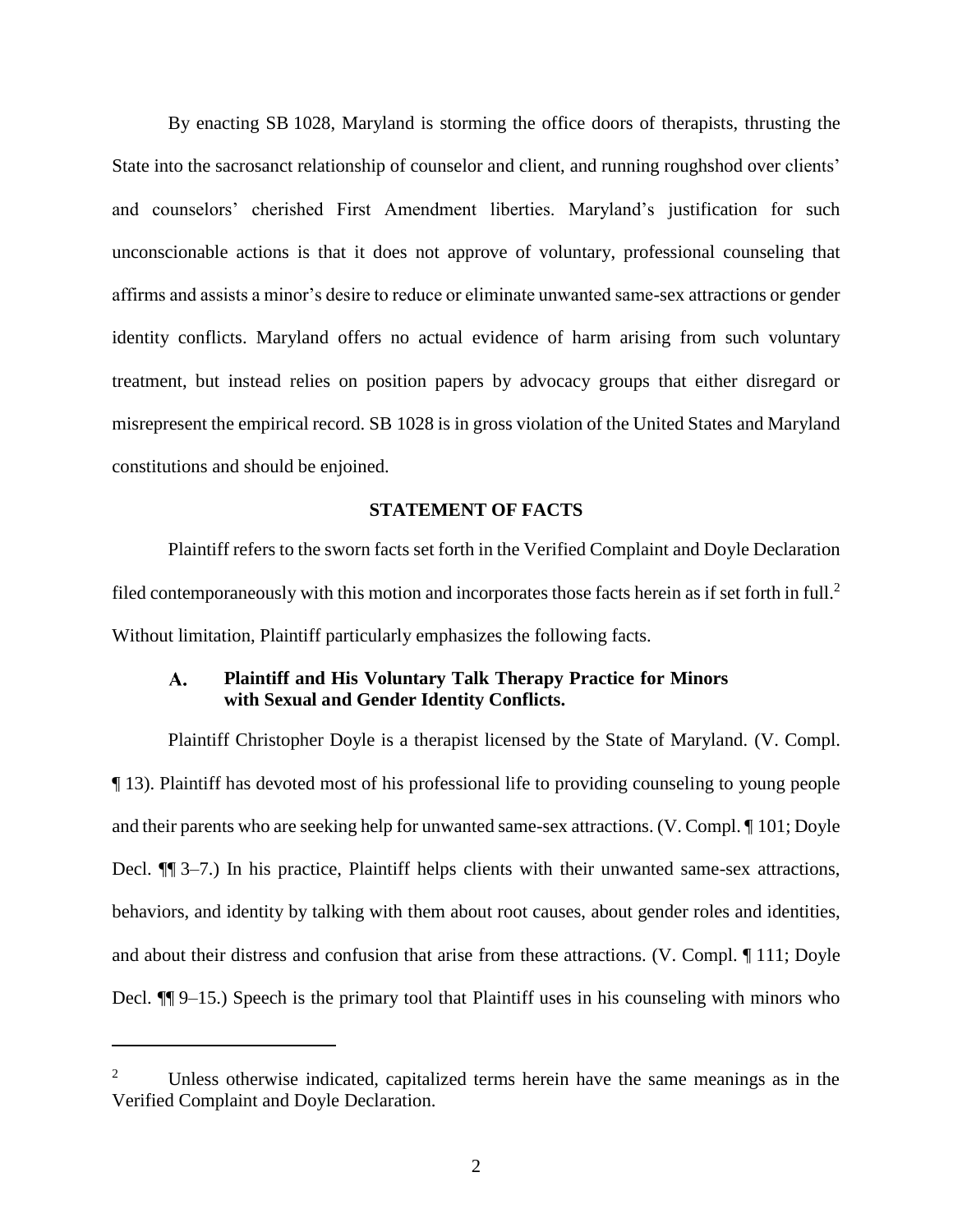state that their therapeutic goal is to seek to reduce or eliminate their unwanted same-sex attractions, behaviors, or identity. (V. Compl. ¶ 112; Doyle Decl. ¶¶ 9–15.) Plaintiff does not begin counseling with any predetermined goals other than those that the clients themselves identify and set. (V. Compl. ¶ 115; Doyle Decl. ¶¶ 9–15.) This is consistent with his clients' fundamental right of self-determination. (*Id.*)

If a client determines that he or she wants help to reduce or eliminate unwanted same-sex attractions, behaviors, or desires, or gender identity conflicts, then prior to engaging in counseling Plaintiff provides the client with an informed consent form and requires the client to review and sign it prior to commencing counseling. (V. Compl. ¶ 108.) This informed consent form outlines the nature of counseling (which Plaintiff identifies as "Sexual/Gender Identity Affirming Therapy"), explains the controversial nature of such counseling, including the fact that some therapists do not believe sexual orientation or gender identity can or should be changed, and informs the client of the potential benefits and risks associated with counseling to eliminate, reduce, or resolve unwanted same-sex attractions, behaviors, or identity. (V. Compl. ¶ 108.) In Plaintiff's informed consent form, he quotes research both from the 2009 APA Report and from the 2009 research overview of the National Association for Research and Therapy of Homosexuality (NARTH), titled "What Research Shows," which summarizes decades of research on the efficacy of counseling to eliminate, reduce, or resolve unwanted same-sex attractions, behaviors, or identity. (V. Compl. ¶ 108.)

Plaintiff employs speech and standard psychological instruments and practices to help clients understand and identify their anxiety or confusion regarding their attractions, behaviors, or identity and then to help each client formulate the method of counseling that will most benefit that particular client. (V. Compl. ¶ 113; Doyle Decl. ¶¶ 9–15.) Plaintiff often finds that a client is not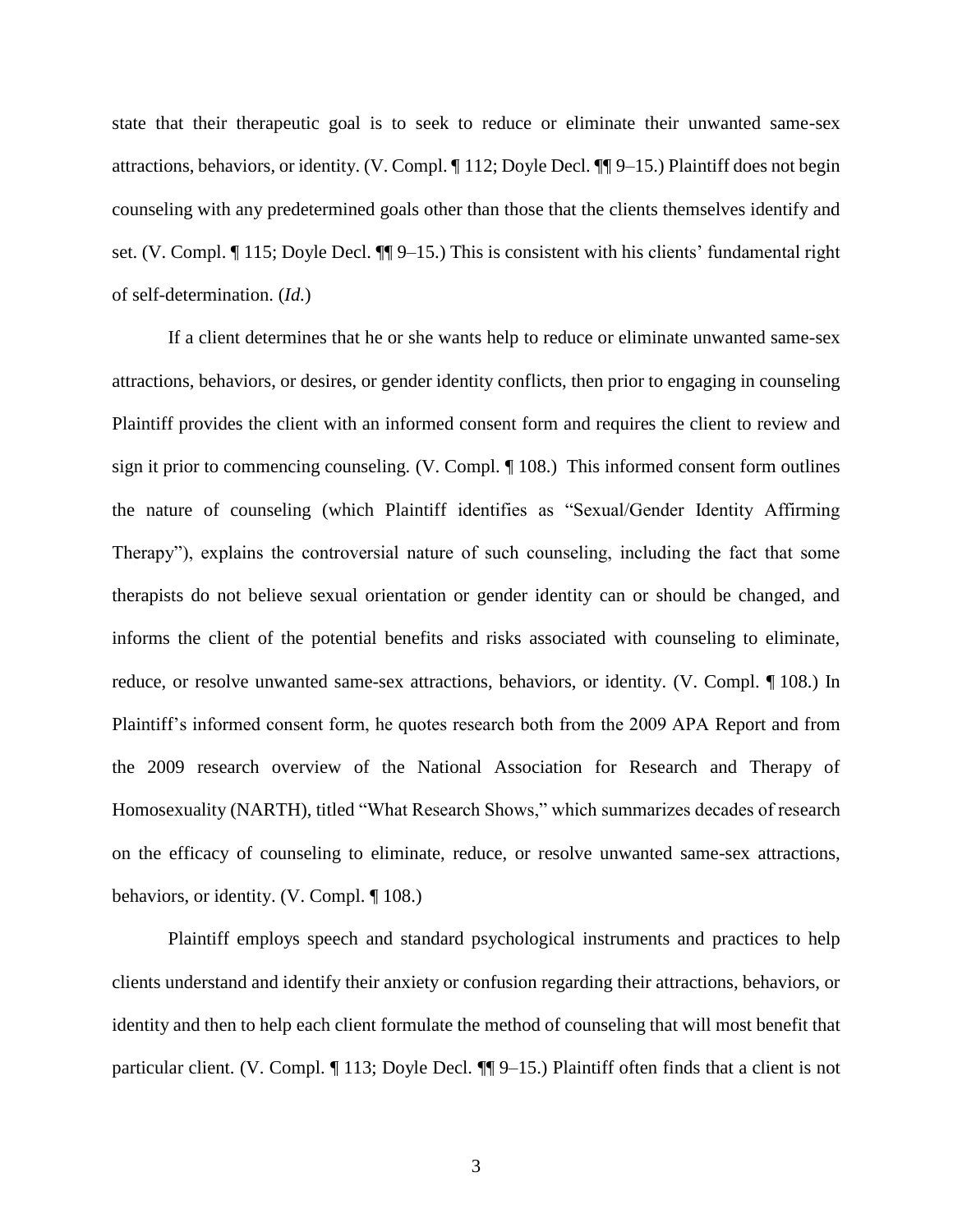ready or does not desire immediately to begin seeking to reduce or eliminate their unwanted samesex attraction, behaviors, or identity. (V. Compl. ¶ 114.) When that is the case, Plaintiff focuses on helping the client and parents to heal any wounds or frustrations and to begin working on loving and accepting the minor client, despite any challenges that arise from the unwanted same-sex attractions, behaviors, or identity. (*Id.*)

Contrary to the presumption of SB 1028, Plaintiff's counseling is not premised on the notion that homosexuality is an illness, defect, or shortcoming. (V. Compl. ¶ 118.) Plaintiff has never publicly stated that he believes homosexuality or same-sex attractions is a mental illness in need of a "cure." (V. Compl. ¶ 118.) Plaintiff does not seek to "cure" clients of same-sex attractions, but only to assist clients with their stated desires and objectives in counseling, which sometimes include reducing or eliminating unwanted same-sex attractions. (V. Compl. ¶ 119.) In most cases, clients do not even identify as "homosexual" or "gay" or "lesbian," but rather believe they are heterosexual and experiencing conflicts with their heterosexual identities due to traumatic or other experiences that have caused unwanted same-sex attractions or behaviors. (V. Compl. ¶ 68.) The only relevant consideration in Plaintiff's counseling, and in all mental health counseling, is that same-sex attractions or behaviors are at variance with the client's self-described heterosexual identity, causing anxiety or distress, and that the client seeks to eliminate the attractions or behaviors that lead to such anxiety or distress. (V. Compl. ¶ 121.)

Plaintiff has five minor clients he is counseling with unwanted same-sex attractions and/or gender identity conflicts, and roughly a dozen families with minor children who are consulting with him regarding their children's unwanted same-sex attractions and/or gender identity conflicts, who have been seeing improvement and progress toward their therapeutic goals. (V. Compl. ¶ 105.) These minor clients will suffer significant mental health consequences if they are required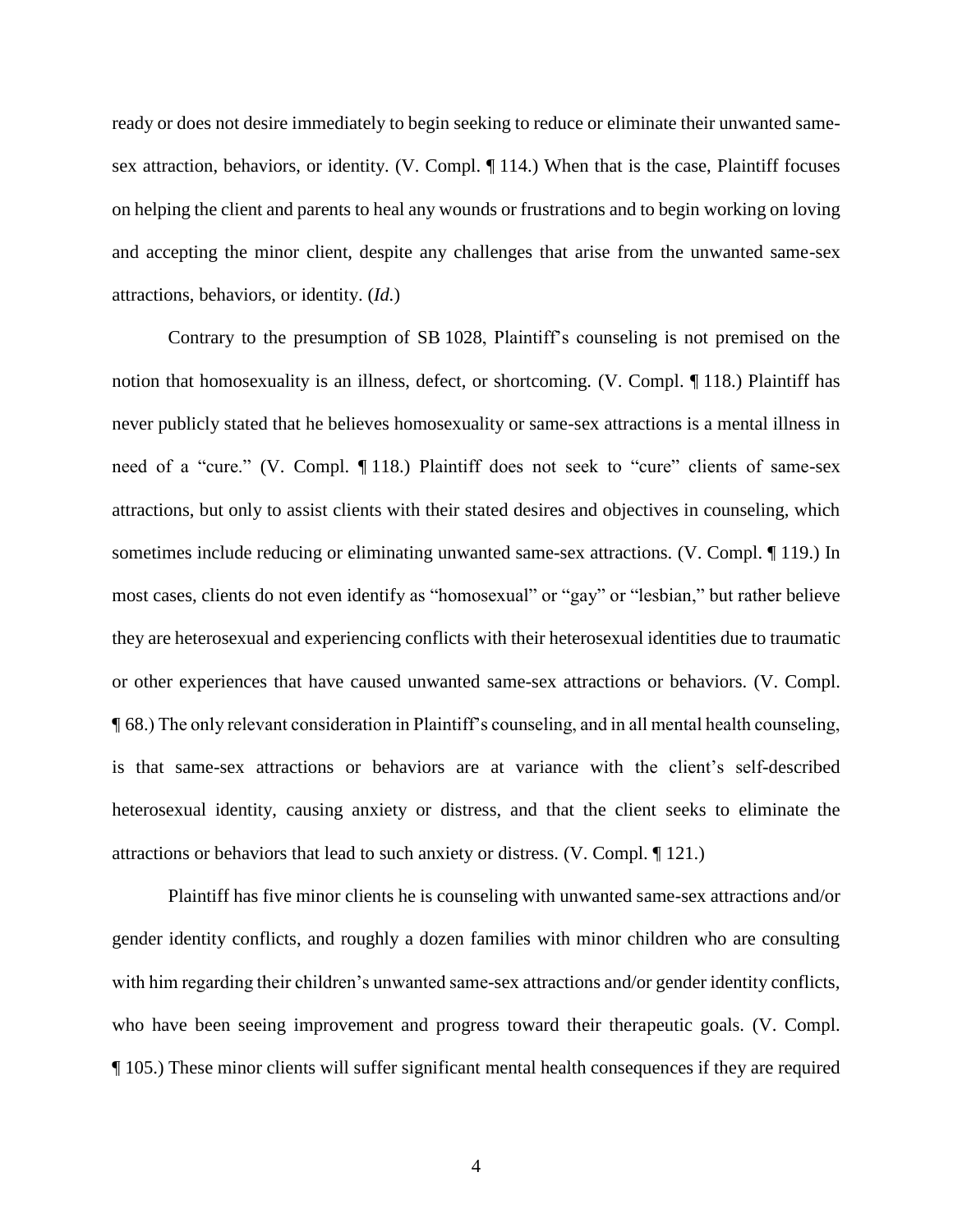to halt their counseling to eliminate, reduce, or resolve unwanted same-sex attractions, behaviors, or identity because of SB 1028, potentially including anxiety, depression, and suicidal ideation. (V. Compl. ¶ 106.)

The voluntary talk therapy Plaintiff practices to help his clients achieve their goals of reducing or eliminating unwanted same-sex attractions, behaviors, or identities, or gender identity conflicts, is now prohibited by SB 1028. (V. Compl. ¶ 124; Doyle Decl. ¶¶ 15, 18, 19.) The counseling ban statute prohibits licensed professionals such as Plaintiff from engaging in such voluntary counseling under threat of fines and disciplinary action. (V. Compl., Ex. A, SB 1028 at 5–6.) SB 1028 carves out individualized exceptions for counseling that affirms and commends minors' development of changing attractions, behaviors, or identity towards homosexuality or a cross-gender identity, thereby punishing only the viewpoint that such attractions, behaviors, or identity can be reduced, resolved, or eliminated—if the client desires—towards a heterosexual or biological gender identity. (V. Compl. Ex. A, SB 1028, at 5.)

The statute purports to be aimed at protecting minors from harm caused by Plaintiff's counseling, but recites no legitimate evidence of harm from such counseling which is voluntarily sought, given, and received. (V. Compl. ¶¶ 23–41; Doyle Decl. ¶¶ 15–17.) SB 1028 will prevent Plaintiff's clients from continuing to progress in their self- and individually-determined courses of counseling, and from continuing to receive counseling in accordance with their sincerely held religious beliefs. (V. Compl. ¶¶ 106, 107, 138–141; Doyle Decl. ¶¶ 16, 18, 21.) In addition, SB 1028 will adversely affect the ability of Plaintiff and other Maryland professionals to counsel future clients who have requested or will request counseling for unwanted same-sex attractions, behaviors, or identity, or gender identity conflicts, because the counseling ban will require Plaintiff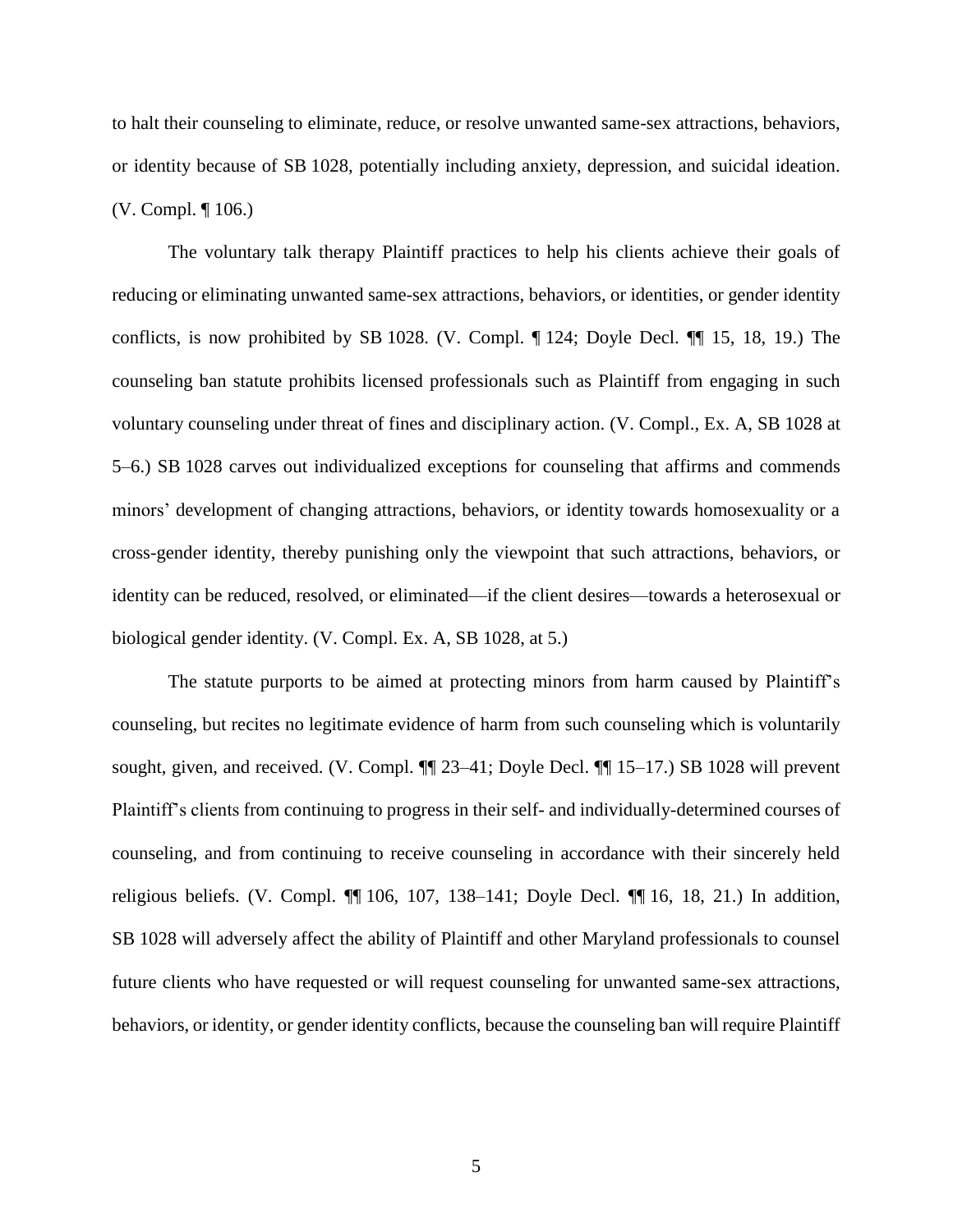and other professionals to stop providing or decline to provide such voluntary counseling. (V. Compl. ¶¶ 134–35.)

### $\mathbf{B}$ . **SB 1028 Is Not Supported by the Sources It Cites or Any Legitimate Evidence of Harm.**

### **1. The Sources Cited by SB 1028 Contain No Empirical Evidence of Harm.**

The sources cited in the Preamble of SB 1028 (collectively, the "Sources") comprise the 2009 APA Report, the accompanying APA Resolution, and twelve position documents of various organizations that neither supplement, update, or otherwise augment the APA Report. (V. Compl. Ex. A, SB 1028, at 1–4; V. Compl. ¶ 23 & Ex. B.)

The APA Report does not use the political term "conversion therapy" like SB 1028. Rather, the APA Report uses "the term sexual orientation change efforts (SOCE) to describe methods (e.g., behavioral techniques, psychoanalytic techniques, medical approaches, religious and spiritual approaches) that aim to change a person's same-sex sexual orientation to other-sex, regardless of whether mental health professionals or lay individuals (including religious professionals, religious leaders, social groups, and other lay networks, such as self-help groups) are involved." (V. Compl. Ex. A, APA Rep., at  $2 \text{ n.**}$ .

The APA Report discloses up front, and repeatedly throughout, that there is no empirical or other research supporting **any conclusions** regarding either efficacy **or harm** from SOCE, especially in children and adolescents. (V. Compl. Ex. A, APA Rep., at 3 ("[T]he recent SOCE research **cannot provide conclusions** regarding efficacy or safety . . . ."), 7 ("The research on SOCE **has not adequately assessed** efficacy and safety."), 37 ("These [recent] studies all use designs that **do not permit cause-and-effect attributions to be made**."), 42 ("[T]he recent studies **do not provide valid causal evidence** of the efficacy of SOCE **or of its harm** . . . ."), 42 ("[T]he nature of these studies **precludes causal attributions** for harm or benefit to SOCE . . . ."), 42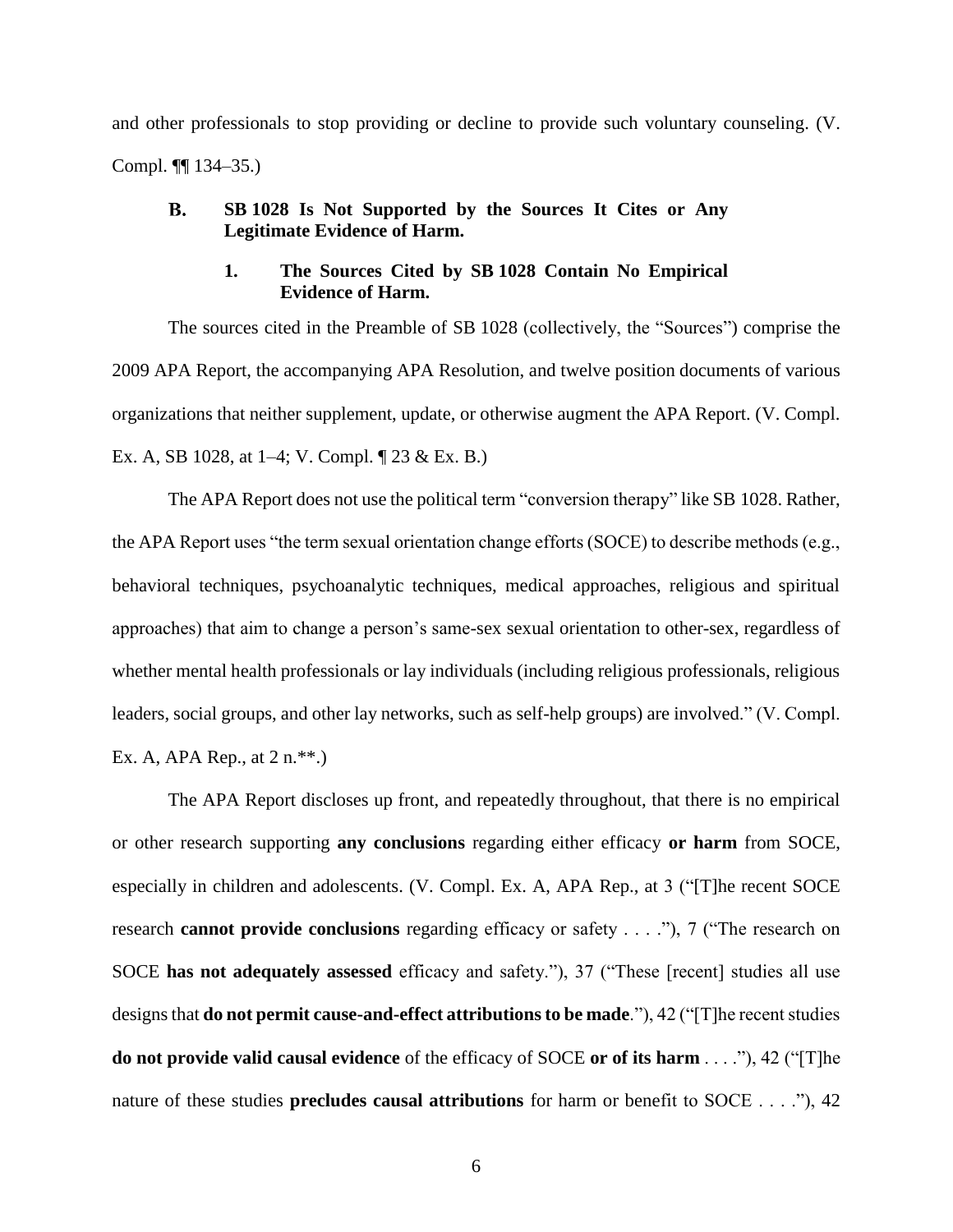("We conclude that there is a **dearth of scientifically sound research** on the safety of SOCE. . . . Thus, **we cannot conclude how likely it is that harm will occur** from SOCE."), 72 ("**There is a lack of published research on SOCE among children**."), 73 ("**We found no empirical research on adolescents who request SOCE** . . . ."), 91 ("**We concluded that research on SOCE . . . has not answered basic questions of whether it is safe or effective and for whom**."), 91 ("**[S]exual orientation issues in children are virtually unexamined**.") (all emphases added).) None of the other Sources adds anything to the empirical record unequivocally found to be lacking in the APA Report.<sup>3</sup>

## **2. The APA Report Discloses Anecdotal Evidence of Benefits from SOCE at Least Equivalent to Anecdotal Evidence of Harm, and More Benefits Perceived by Religious Individuals.**

Given the lack of empirical research on the outcomes of SOCE, the task force preparing the APA Report looked to participants' perceptions of SOCE, "in order to examine what may be perceived as being helpful or detrimental by such individuals, distinct from a scientific evaluation of the efficacy or harm . . . ." (V. Compl. Ex. A, APA Rep., at 49.) The review did not show evidence of one outcome over the other. "[S]ome recent studies document that there are people who perceive that they have been harmed through SOCE, just as other recent studies document that there are people who perceive that they have benefited from it." (V. Compl. Ex. A, APA Rep., at 42 (citations omitted).)

Nonetheless, the task force found several reported benefits of SOCE perceived by participants: "(a) a place to discuss their conflicts; (b) cognitive frameworks that **permitted them** 

 $\overline{a}$ 

<sup>&</sup>lt;sup>3</sup> One of the Sources cited in the SB 1028 Preamble recites statistics of harm purportedly caused by "family rejection" but excludes any claim of a causal link, or even a correlation, with SOCE. (V. Compl. Ex. A, SB 1028, at 4 (citing "study published in 2009 in the journal 'Pediatrics'").)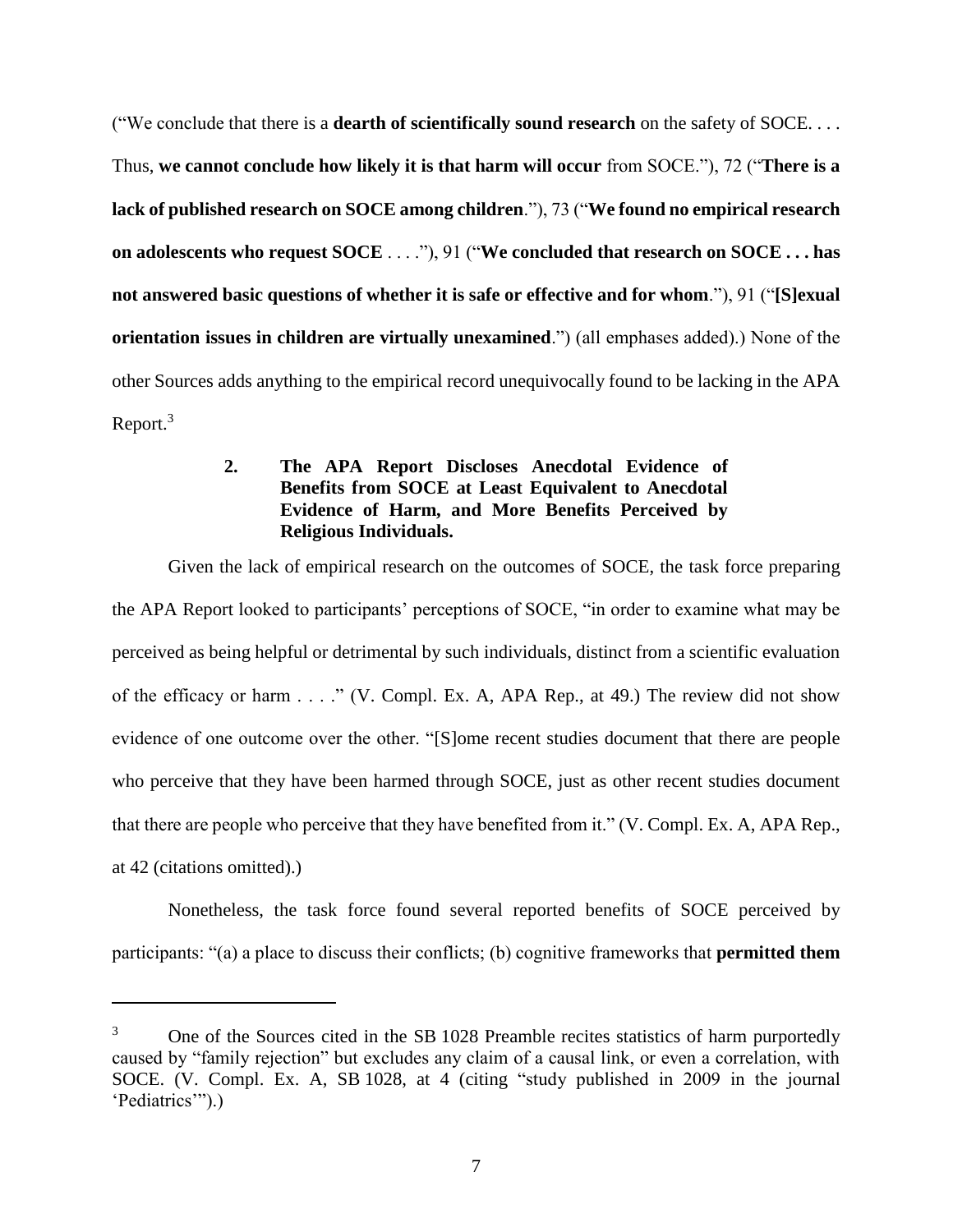**to reevaluate their sexual orientation identity, attractions, and selves in ways that lessened shame and distress and increased self-esteem**; (c) social support and role models; and (d) **strategies for living consistently with their religious faith and community**." (V. Compl. Ex. A, APA Rep., at 49 (emphasis added) (citations omitted).) "Participants described the social support aspects of SOCE positively." (*Id.*)

The task force also observed that perceptions of harm may correlate specifically to "aversion techniques." (V. Compl. Ex. A, APA Rep., at 41 ("Early research on efforts to change sexual orientation focused heavily on interventions that include **aversion** techniques. Many of these Studies did not set out to investigate harm. Nonetheless, these studies provide some suggestion that harm can occur from **aversive** efforts to change sexual orientation." (emphasis added)).) To illustrate, the Report gives some examples of aversion treatments:

> Behavior therapists tried a variety of aversion treatments, such as inducing nausea, vomiting, or paralysis; providing electric shocks; or having the individual snap an elastic band around the wrist when the individual became aroused to same-sex erotic images or thoughts. Other examples of aversive behavioral treatments included . . . shame aversion . . . .

(V. Compl. Ex. A, APA Rep., at  $22.$ )<sup>4</sup>

 $\overline{a}$ 

The task force also found that individuals' religious beliefs shape their experiences and outcomes:

[P]eople whose motivation to change was strongly influenced by their Christian beliefs and convictions were **more likely to perceive themselves as having a heterosexual sexual orientation after their efforts.** [T]hose who were less religious were more likely to perceive themselves as having an LGB sexual orientation after the intervention. **Some . . . concluded that they had altered their sexual orientation, although they continued to have same-sex sexual attractions.**

<sup>4</sup> One of the Sources cited in the SB 1028 Preamble addresses **only** aversion therapy. (V. Compl. Ex. A, SB 1028, at 2 (citing "a report in 1994" by The American Medical Association Council on Scientific Affairs).)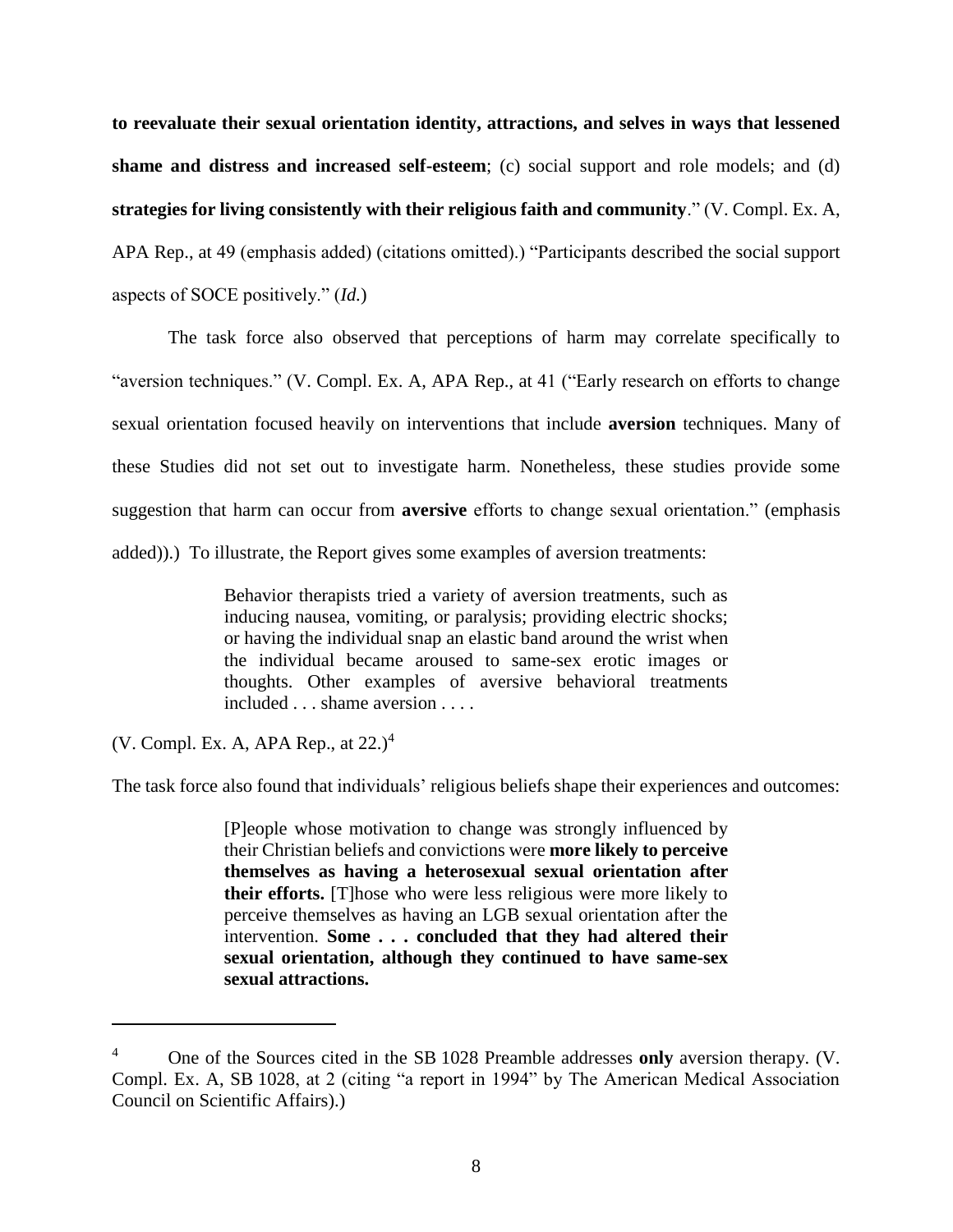(V. Compl. Ex. A, APA Rep., at 50 (emphasis added) (citations omitted).) "The participants had multiple endpoints, including LGB identity, 'ex-gay' identity, no sexual orientation identity, and a unique self-identity." (*Id.*) **"Further, the findings suggest that some participants may have reconceptualized their** *sexual orientation identity* **as heterosexual . . . ."** (*Id.* at 50 (bold emphasis added).)

## **3. The APA Report Excludes Gender Identity Change Efforts, Which Similarly Lack Empirical Research.**

The APA Report addressed only sexual orientation: "Due to our charge, we limited our review to sexual orientation and **did not address gender identity** . . . ." (V. Compl. Ex. A, APA Rep., at 9 (emphasis added).) Another Source cited by SB 1028, however, points to the same lack of empirical research on the outcomes of gender identity change efforts:

> Different clinical approaches have been advocated for childhood gender discordance. **Proposed goals of treatment include reducing the desire to be the other sex**, decreasing social ostracism, and reducing psychiatric comorbidity. **There have been no randomized controlled trials of any treatment**. . . .

(Stewart L. Adelson, M.D., The American Academy of Child and Adolescent Psychiatry

(AACAP) Committee on Quality Issues, *Practice Parameter on Gay, Lesbian, or Bisexual Sexual* 

*Orientation, Gender Nonconformity, and Gender Discordance in Children and Adolescents*, 51(9)

J. Am. Acad. Child & Adolescent Psychiatry 957, 968 (2012) [hereinafter AACAP Statement],

*available at https://doi.org/10.1016/j.jaac.2012.07.004* (emphasis added) (footnote omitted).)<sup>5</sup>

Also:

 $\overline{a}$ 

**Given the lack of empirical evidence** from randomized, controlled trials of the efficacy of treatment aimed at eliminating gender discordance, the potential risks of treatment, and longitudinal

<sup>&</sup>lt;sup>5</sup> The AACAP Statement is cited in SB 1028 as follows: "The American Academy of Child and Adolescent Psychiatry published in 2012 an article in its journal entitled 'The Journal of the American Academy of Child and Adolescent Psychiatry . . . ." (V. Compl. Ex. A, SB 1028, at 3.)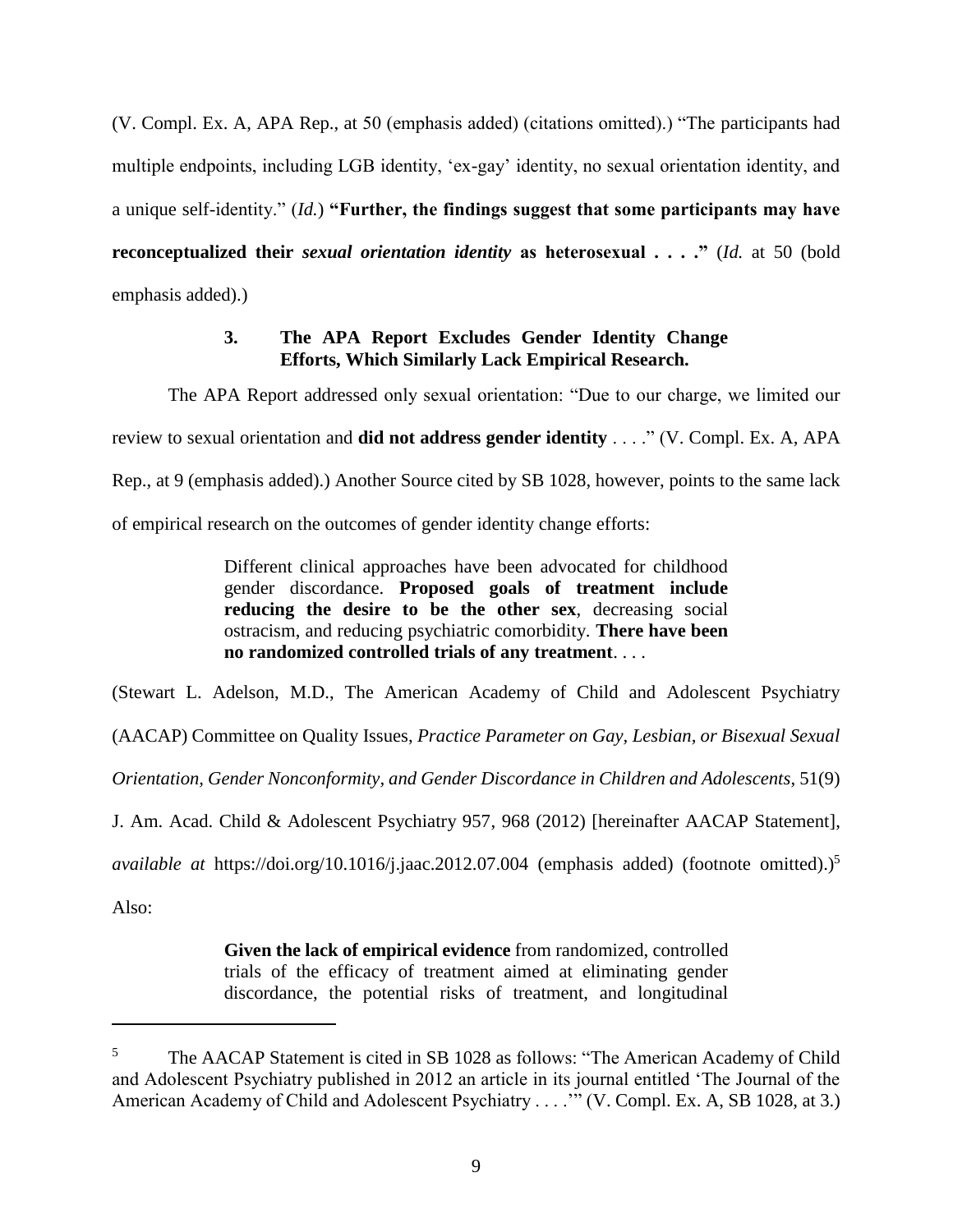evidence that gender discordance persists in only a small minority of untreated cases arising in childhood, **further research is needed** on predictors of persistence and desistence of childhood gender discordance as well as the long-term risks and benefits of intervention . . . .

(*Id.* at 969 (emphasis added).)

As with the APA Report, the AACAP Statement leaves discretion with the licensed professional to make an informed decision, with the patient, about the most appropriate treatment. (AACAP Statement at 969 ("As an ethical guide to treatment, 'the clinician has an obligation to inform parents about the state of the empiric database' . . . ." (footnote omitted), 971 ("The ultimate judgment regarding the care of a particular patient must be made by the clinician in light of all of the circumstances presented by the patient and that patient's family, the diagnostic and treatment options available, and other available resources.").)

The APA itself more recently addressed issues of gender identity and minors which were not included in the APA Report. (Am. Psychol. Ass'n, *Guidelines for Psychological Practice with Transgender and Gender Nonconforming People*, 70(9) Am. Psychologist 832 (2015) [hereinafter APA TGNC Guidelines], https://www.apa.org/practice/guidelines/transgender.pdf.) As a discussion separate from SOCE, these later Guidelines make the point that "[t]he constructs of gender identity and sexual orientation are theoretically and clinically distinct, even though professionals and nonprofessionals frequently conflate them." (APA TGNC Guidelines at 835.) Nonetheless, the APA recognized the same absence of research on gender identity change in children: "Due to the evidence that not all children persist in a TGNC identity into adolescence or adulthood, and because **no approach to working with TGNC children has been adequately, empirically validated**, consensus does not exist regarding best practice with prepubertal children." (*Id.* at 842 (emphasis added).) One distinct approach recognized by the APA "to address gender identity concerns in children" is an approach where "children are encouraged to embrace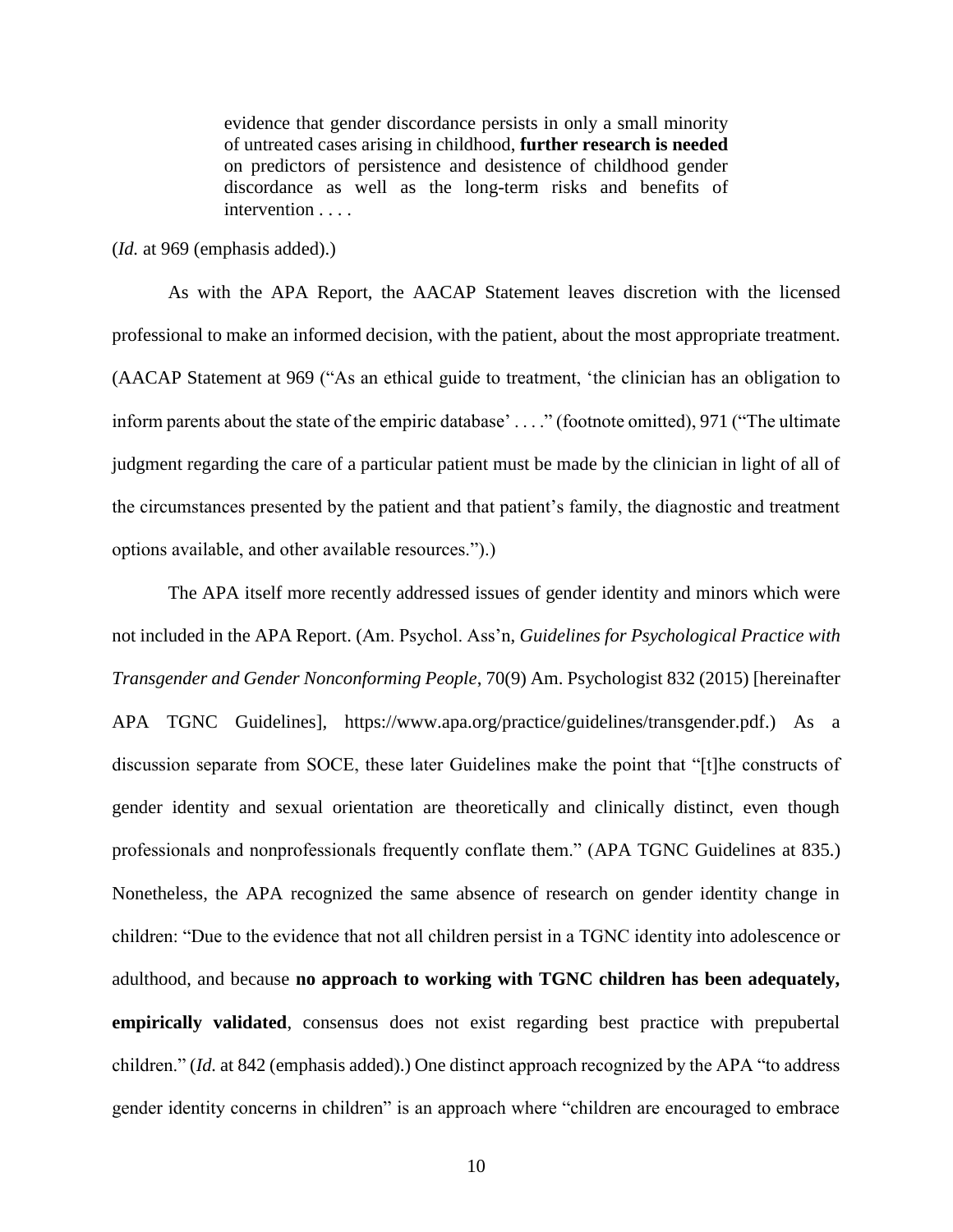their given bodies and to align with their assigned gender roles." (*Id.*) And again, calling for more research, the APA concludes, "**It is hoped that future research** will offer improved guidance in this area of practice." (*Id.* (emphasis added) (citation omitted).)

Notwithstanding the APA's call for future research, however, the APA expressly sanctioned as **imperative** allowing a minor who has selected a gender identity different from his or her biological sex to choose to return:

> Emphasizing to parents the importance of allowing their child the freedom **to return to a gender identity that aligns with sex assigned at birth** or another gender identity at any point **cannot be overstated**, particularly given the research that suggests that not all young gender nonconforming children will ultimately express a gender identity different from that assigned at birth.

(APA TGNC Guidelines at 843 (emphasis added).)

Other literature by a research scientist favorably cited in the AACAP Statement positively advances treatment to assist children in fading "cross-gender identity" by the time they reach adolescence. (Heino F. L. Meyer-Bahlburg, *Gender Identity Disorder in Young Boys: A Parentand Peer-Based Treatment Protocol*, 7 Clinical Psychol. and Psychiatry 360, 361 (2002) [hereinafter Meyer-Bahlburg] ("We expect that we can diminish these problems if we are able to speed up the fading of the cross-gender identity which will typically happen in any case.") (cited by AACAP Statement at 969 n.100); *see also* Meyer-Bahlburg at 365 ("The specific goals we have for the boy are to develop a positive relationship with the father (or a father figure), positive relationships with other boys, gender-typical skills and habits, to fit into the male peer group or at least into a part of it, and to feel good about being a boy.").)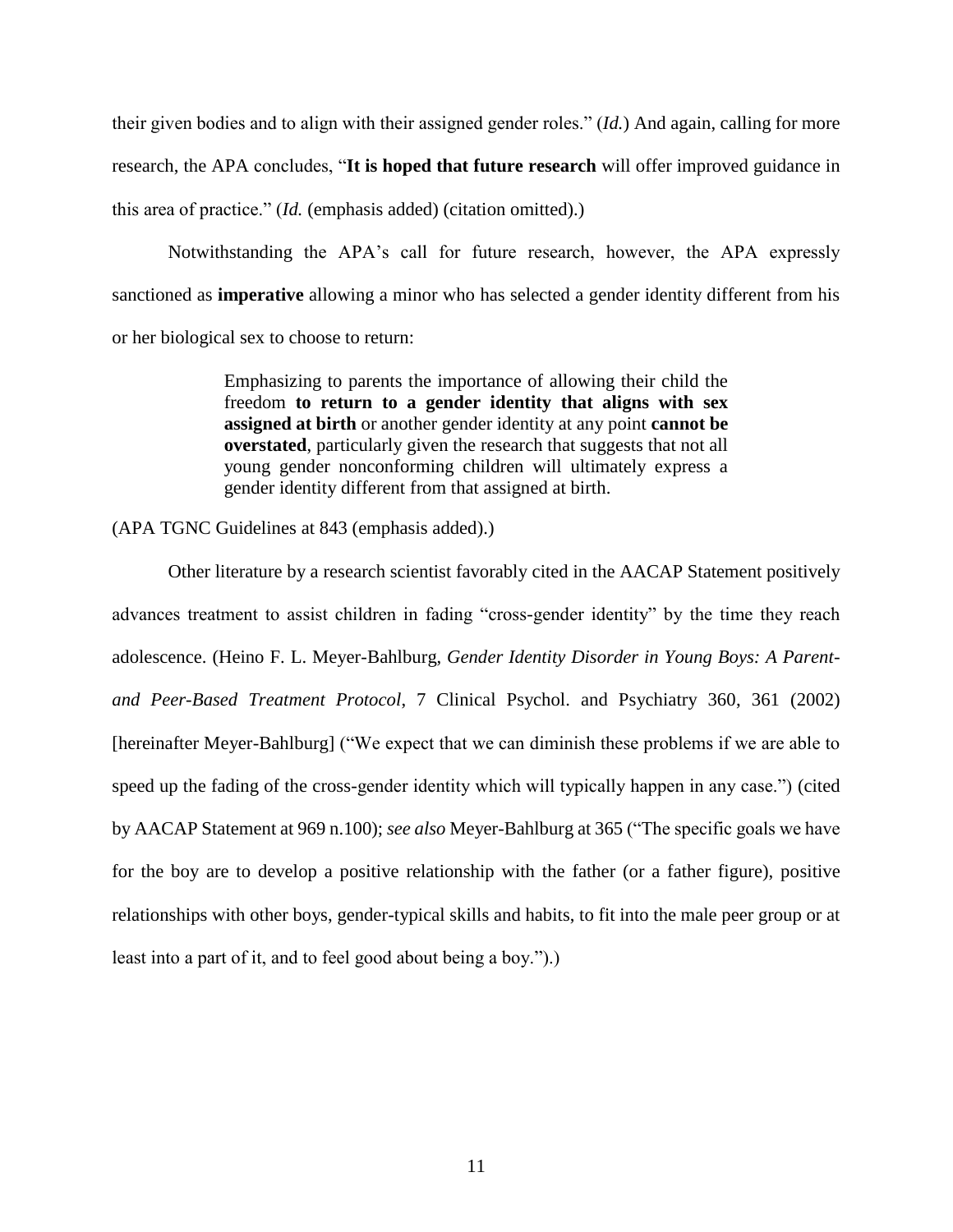**4. The APA Report Commends a Client-Directed Approach to Therapy for Clients with Unwanted Same-Sex Attractions, Commends More Research on Voluntary SOCE, and Condemns Only Coercive Therapies.**

For adults desiring "**to change their sexual orientation** or their behavioral expression of

their sexual orientation, or both," the APA reported that "adults perceive a benefit when they are

provided with **client-centered** . . . approaches" involving "identity exploration and development,"

"**respect for the client's values, beliefs, and needs**," and "permission and opportunity to explore

a wide range of options . . . **without prioritizing a particular outcome**." (V. Compl. Ex. A, APA

Rep., at 4.) The task force elaborated:

Given that there is diversity in how individuals define and express their sexual orientation identity, an affirmative approach is supportive of clients' identity development without an a priori treatment goal concerning how clients identify or live out their sexual orientation or spiritual beliefs. This type of therapy . . . can be helpful to those who accept, reject, or are ambivalent about their same-sex attractions. The treatment does not differ, although the outcome of the client's pathway to a sexual orientation identity does.

(V. Compl. Ex. A, APA Rep., at 5 (emphasis added).) "For instance, the existing research indicates

that possible outcomes of sexual orientation identity exploration **for those distressed by their** 

**sexual orientation** may be: LGB identities[,] **Heterosexual sexual orientation identity**[,]

Disidentifying from LGB identities<sup>[14]</sup>, or Not specifying an identity." (*Id.* at 60 (emphasis added)

(citations omitted).)<sup>6</sup>

 $\overline{a}$ 

<sup>6</sup> In connection with its SOCE review and recommendations, the APA Report highlighted a problem with the sexual orientation terminology in the academic research:

Recent studies of participants who have sought SOCE **do not adequately distinguish between sexual orientation and sexual orientation identity**. We concluded that the failure to distinguish these aspects of human sexuality has led SOCE research to obscure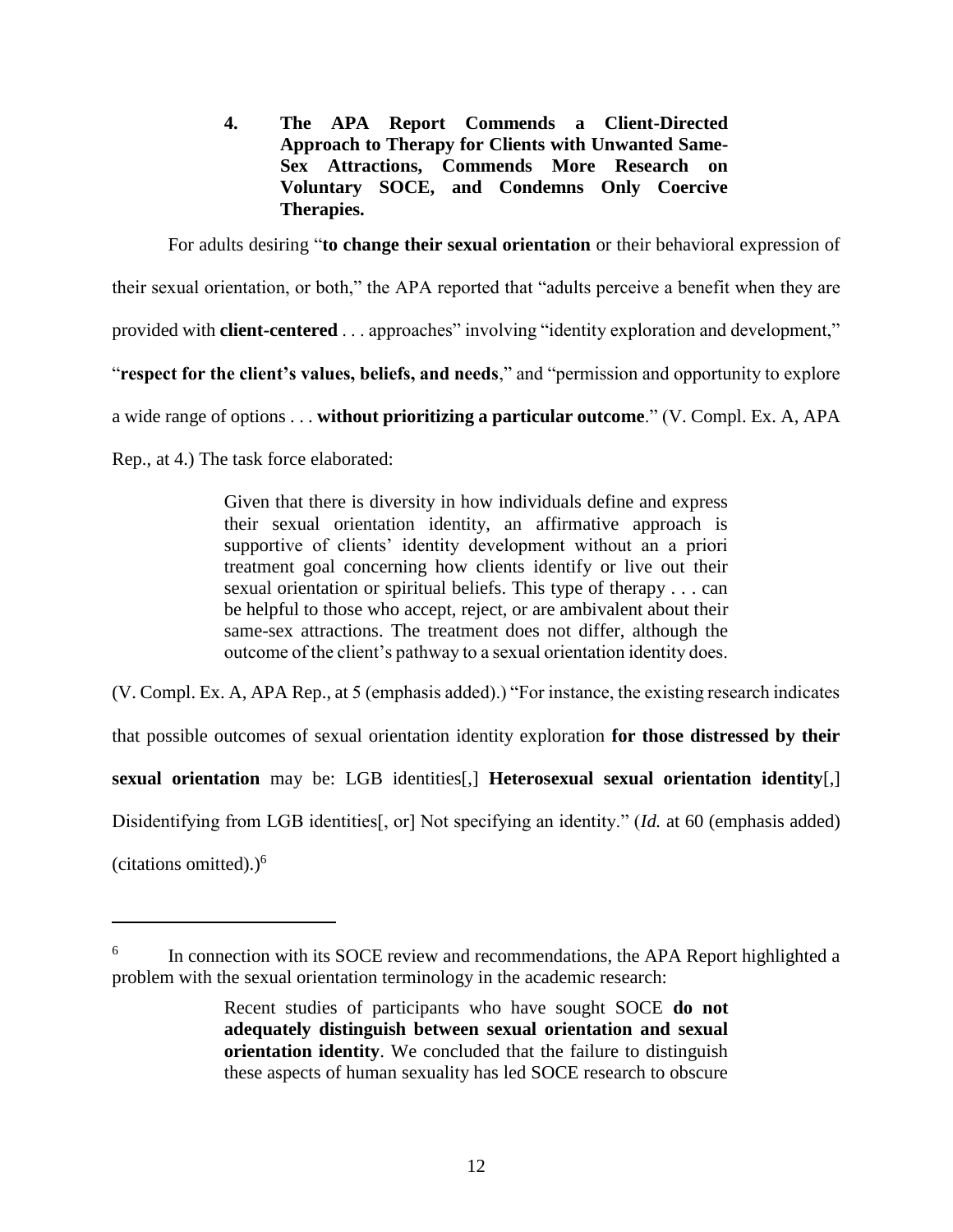A key finding from the task force's review "is that those *who participate in SOCE, regardless of the intentions of these treatments, and those who resolve their distress through other means, may evolve during the course of their treatment in such areas as self-awareness, self-concept, and identity*." (V. Compl. Ex. A, APA Rep., at 66 (bold emphasis added); *id.* at 61 ("Given . . . that many scholars have found that **both religious identity and sexual orientation identity evolve**, it is important for LMHP to explore the development of religious identity and sexual orientation identity." (emphasis added) (citations omitted)).)

The task force identifies the **same essential framework "for children and adolescents** who present a desire to change either their sexual orientation or the behavioral expression of their sexual orientation, or both, or whose parent or guardian expresses a desire for the minor to change."<sup>7</sup> (V. Compl. Ex. A, APA Rep., at 5 (emphasis added).) Specifically, for children and youth, "[s]ervices . . . should support and respect age-appropriate issues of **self-determination**; services should also be provided in the least restrictive setting that is clinically possible and should maximize self-determination. At a minimum, **the assent of the youth should be obtained,** 

 $\overline{a}$ 

what actually can or cannot change in human sexuality. . . . **[S]ome individuals modified their sexual orientation identity** (e.g., individual or group membership and affiliation, self-labeling) **and other aspects of sexuality** (e.g., values and behavior). . . . **[I]ndividuals, through participating in SOCE, became skilled in ignoring or tolerating their same-sex attractions. Some individuals reported that they went on to lead outwardly heterosexual lives, developing a sexual relationship with an other-sex partner, and adopting a heterosexual identity**.

<sup>(</sup>V. Compl. Ex. A, APA Rep., at 3–4 (emphasis added).)

<sup>7</sup> The APA Report defines "*adolescents* as individuals between the ages of 12 and 18 and children as individuals under age 12." (V. Compl. Ex. B, APA Rep., at 71 n.58.)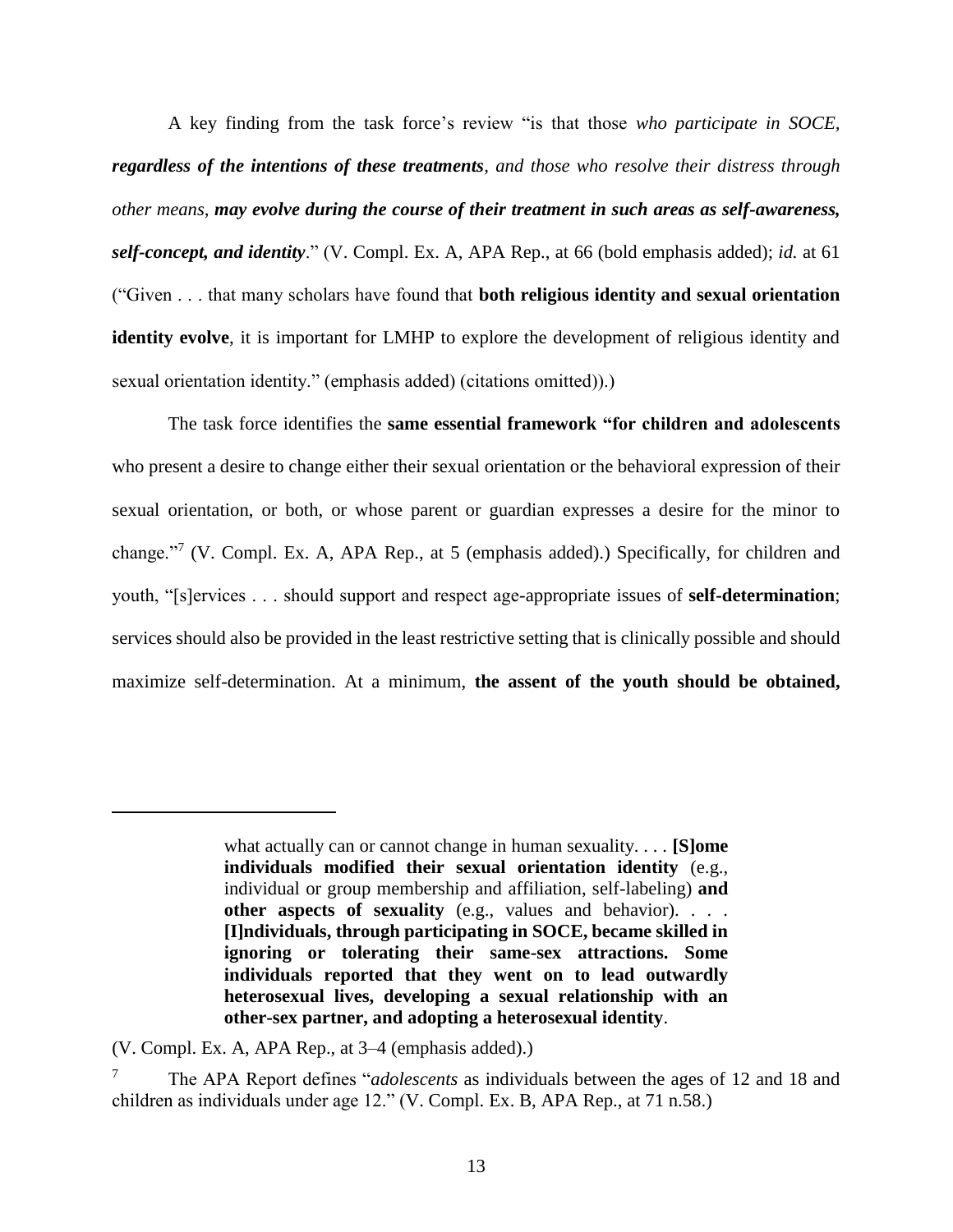# **including whenever possible a developmentally appropriate informed consent to treatment**." (*Id.* (emphasis added).)

The task force also highlighted the ethical importance of client self-determination, encompassing "the ability to seek treatment, consent to treatment, and refuse treatment. **The informed consent process is one of the ways by which self-determination is maximized in psychotherapy**." (V. Compl. Ex. A, APA Rep., at 68 (emphasis added); *see also id.* at 6 ("LMHP **maximize self-determination** by . . . providing effective psychotherapy that explores the client's assumptions and goals, without preconditions on the outcome [and] **permitting the client to decide the ultimate goal of how to self-identify and live out her or his sexual orientation**. . . . [T]herapy that increases the client's ability to cope, understand, acknowledge, and integrate sexual orientation concerns into **a self-chosen life** is the measured approach.").)

The task force viewed the concept of self-determination as equally important for minors: "It is now recognized that **adolescents are cognitively able to participate in some health care treatment decisions**, and such participation is helpful. [The APA] encourage[s] professionals to seek the assent of minor clients for treatment." (V. Compl. Ex. A, APA Rep., at 74 (emphasis added) (citations omitted); *see also id.* at 77 ("The ethical issues outlined [for adults] are also relevant to children and adolescents . . . .").)

In light of this strong self-determination ethic regarding youth, the task force "recommend[ed] that when it comes to treatment that purports to have an impact on sexual orientation, LMHP assess the adolescent's ability to understand treatment options, provide developmentally appropriate informed consent to treatment, and, at a minimum, obtain the youth's assent to treatment." (*Id.* at 79.) "[F]or children and adolescents who present a desire to change their sexual orientation or their behavioral expression of their sexual orientation, or both, or whose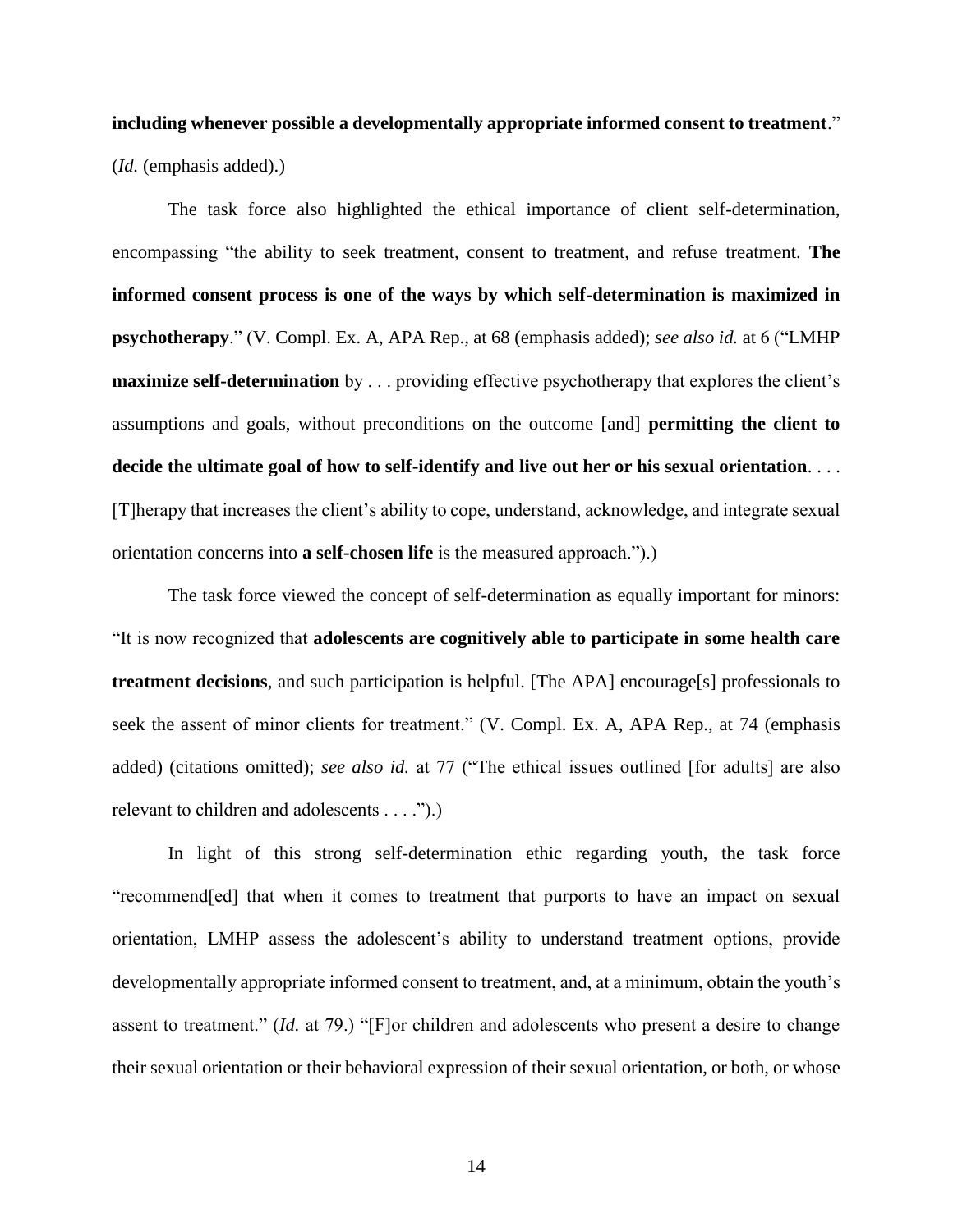guardian expresses a desire for the minor to change," the task force recommended "approaches [that] support children and youth in identity exploration and development without seeking predetermined outcomes." (*Id.* at 79–80.) "LMHP should strive to maximize autonomous decision making and self-determination and avoid coercive and involuntary treatments."<sup>8</sup> (*Id.* at 76.) "The use of inpatient and residential treatments for SOCE is inconsistent with the recommendations of the field." (*Id.* at 74–75.)

Apart from recommending against coercive, involuntary, and residential treatments, the task force **did not recommend the end of SOCE**. Rather, without empirical evidence of SOCE efficacy or harm, the task force merely recommended that clients not be lead to **expect** a change in sexual orientation through SOCE. (V. Compl. Ex. A, APA Rep., at 66.) Indeed, the task force cited literature expressly **cautioning against declining SOCE** therapy for a client who requests it.

> LMHP who turn down a client's request for SOCE at the onset of treatment without exploring and understanding the many reasons why the client may wish to change may instill hopelessness in the client, who already may feel at a loss about viable options. . . . **[B]efore coming to a conclusion regarding treatment goals, LMHP should seek to validate the client's wish to reduce suffering and normalize the conflicts at the root of distress**, as well as create a therapeutic alliance that recognizes the issues important to the client.

(V. Compl. Ex. A, APA Rep., at 56 (emphasis added) (citation omitted).)

l

<sup>8</sup> The APA Report defines "*coercive treatments* as practices that compel or manipulate a child or adolescent to submit to treatment through the use of threats, intimidation, trickery, or some other form of pressure or force." (V. Compl. Ex. B, APA Rep., at 71 n.59.) It defines "*involuntary treatment* as that which is performed without the individual's consent or assent and which may be contrary to his or her expressed wishes." (*Id.* at 71 n.60.)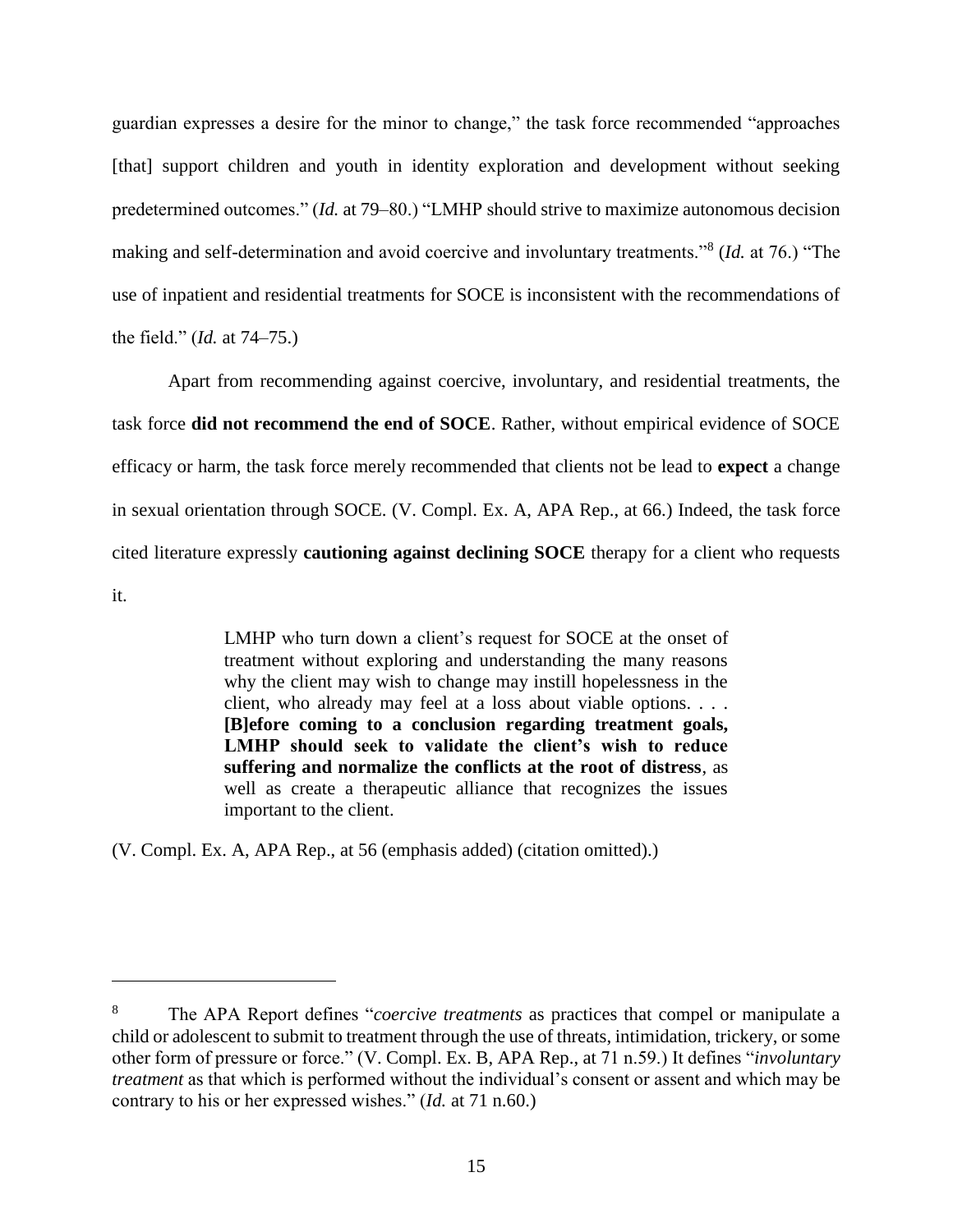The task force also called for more research on SOCE. (V. Compl. Ex. A, APA Rep., at 91 ("Any future research should conform to best-practice standards for the design of efficacy research. Additionally, **research into harm and safety is essential**."), 91 ("**Future research** will have to better account for the motivations and beliefs of participants in SOCE."), 91 ("**This line of research should be continued and expanded to include conservatively religious youth and their families**.") (all emphases added).)

The task force also noted, "The debate surrounding SOCE has become mired in ideological disputes and competing political agendas." (V. Compl. Ex. A, APA Rep., at 92 (citation omitted).) One policy recommendation "urges the APA to: . . . Encourage advocacy groups, **elected officials**, policymakers, religious leaders, and other organizations to **seek accurate information and avoid promulgating inaccurate information**." (*Id.* (emphasis added).) The task force's call for future research implicitly rejected the suggestion by some that "SOCE should not be investigated or practiced until safety issues have been resolved." (*Id.* at 91.)

Given the absence of empirical evidence on SOCE outcomes, and the emphasis on clientcentered approaches, the task force recommended that choosing SOCE counseling be given to the discretion of licensed mental health providers (LMHP):

> [The APA Ethics Code] establishes that psychologists aspire to provide services that maximize benefit and minimize harm. . . . When applying this principle in the context of providing interventions, **LMHP assess the risk of harm, weigh that risk with the potential benefits, and communicate this to clients through informed consent procedures** that aspire to provide the client with an understanding of potential risks and benefits that are accurate and unbiased. . . .

> In weighing the harm and benefit of SOCE, LMHP can review with clients the evidence presented in this report. Research on harm from SOCE is limited, and some of the research that exists suffers from methodological limitations that make broad and definitive conclusions difficult. . . .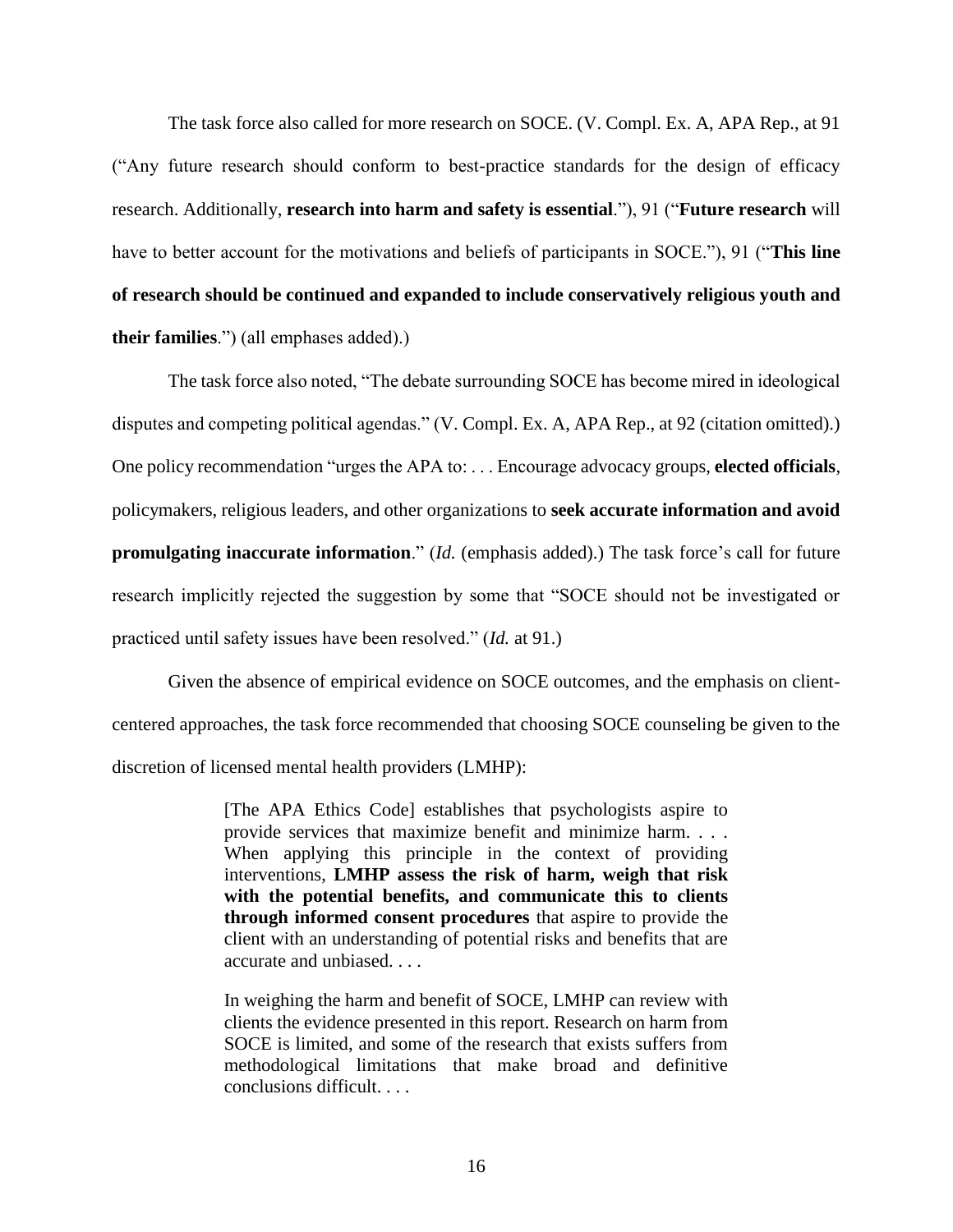(V. Compl. Ex. A, APA Rep., at 67 (emphasis added) (citations omitted); *see also id.* at 6 ("LMHP reduce potential harm and increase potential benefits by basing their scientific and professional judgments and actions on the most current and valid scientific evidence, such as the evidence provided in this report.").)

## **5. The APA Report Specifically Calls for Therapists to Respect and Consider the Religious Values of Individuals Desiring Therapy.**

The APA task force highlighted the particular stress experienced by individuals of conservative religious faiths who "struggle to live life congruently with their religious beliefs," and that this stress "had mental health consequences." (V. Compl. Ex. A, APA Rep., at 46–47.) "Some conservatively religious individuals felt a need to change their sexual orientation because of the positive benefits that some individuals found from religion . . . ." (*Id.* at 47.) Thus, the task force "proposed an approach that respects religious values and welcomes all of the client's actual and potential identities by exploring conflicts and identities without preconceived outcomes. This approach does not prioritize one identity over another and may aide a client in creating a sexual orientation identity consistent with religious values." (V. Compl. Ex. A, APA Rep., at 67 (citation omitted).) "Although there are tensions between religious and scientific perspectives, the task force and other scholars do not view these perspectives as mutually exclusive." (V. Compl. Ex. A, APA Rep., at 67 (citations omitted).)

### **ARGUMENT**

In the Fourth Circuit, Plaintiff can obtain a preliminary injunction if he establishes "'[1] that he is likely to succeed on the merits, [2] that he is likely to suffer irreparable harm in the absence of preliminary relief, [3] that the balance of equities tips in his favor, and [4] that an injunction is in the public interest.'" *Centro Tepeyac v. Montgomery Cnty*., 722 F.3d 184, 188 (4th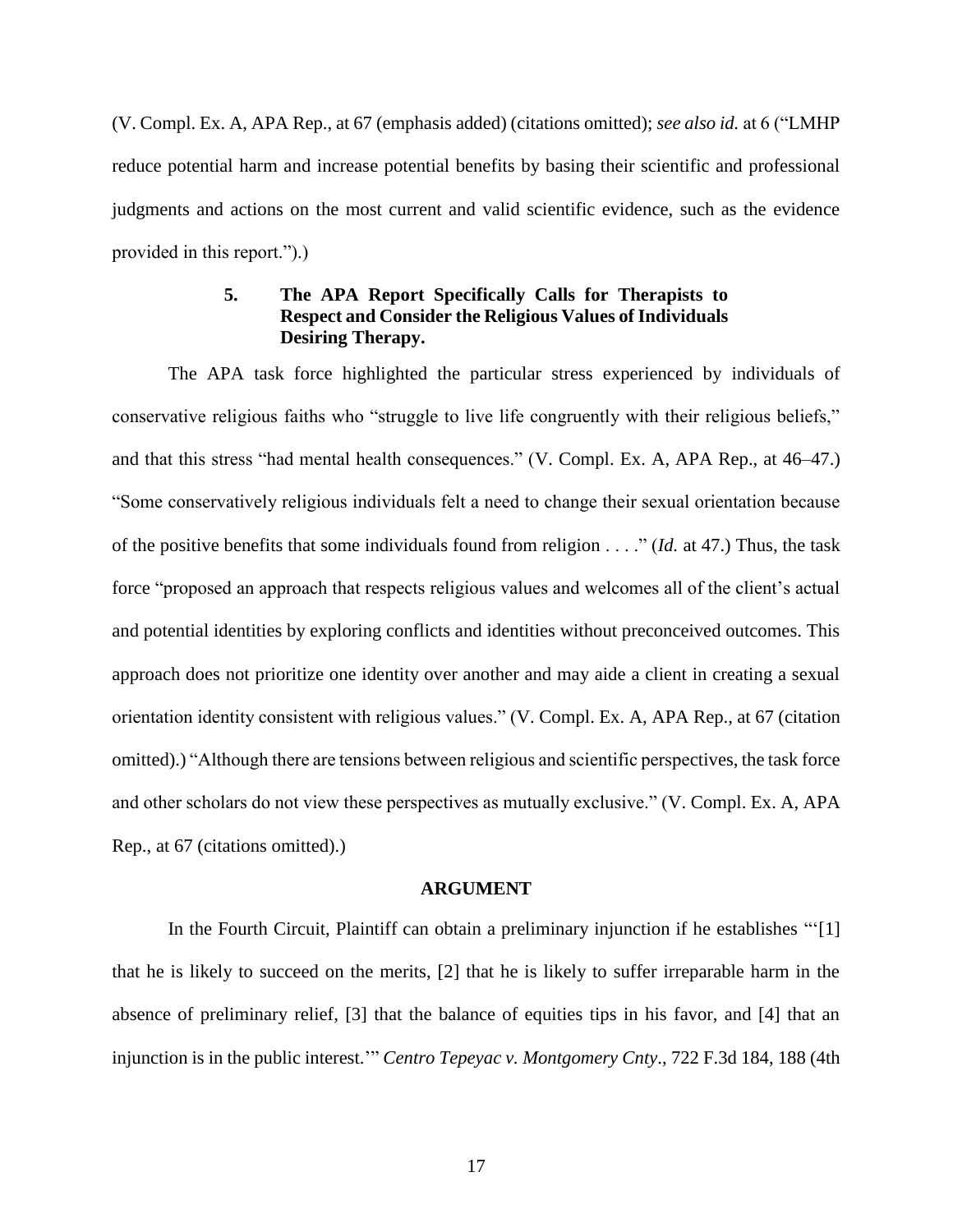Cir. 2013) (quoting *Winter v. Natural Resources Defense Council, Inc.,* 555 U.S. 7, 20 (2008)).

Plaintiff satisfies these criteria and an injunction should issue.

### L. **PLAINTIFF IS LIKELY TO SUCCEED ON THE MERITS OF HIS FIRST AMENDMENT CHALLENGE TO SB 1028.**

### **Though Plaintiff Must Show the Preliminary Injunction**   $\mathbf{A}_{\bullet}$ **Prerequisites, Defendants Have the Burden of Proving the Constitutionality of SB 1028 Under the First Amendment.**

Defendants face a much higher burden to prove the Constitutionality of SB 1028 under the applicable constitutional standards. (*See infra* Part I.D.2.) Defendants bear the burden of demonstrating that SB 1028 satisfies strict scrutiny. As the Supreme Court held, "the burdens at the preliminary injunction stage track the burdens at trial." *Gonzales v. O Centro Espirita Beneficente Uniao do Vegetal*, 546 U.S. 418, 429 (2006). Thus, on a preliminary injunction motion, **the government**—not the movant—bears the burden of proof on narrow tailoring, because **the government** bears that burden at trial. *Ashcroft v. ACLU*, 542 U.S. 656, 665 (2004) (holding, on preliminary injunction motion, "**the burden is on the government** to prove that the proposed alternatives will not be as effective as the challenged statute." (emphasis added)). Defendants indisputably bear the burden of proving narrow tailoring at trial. *See, e.g.*, *United States v. Playboy Entm't Grp., Inc.*, 529 U.S. 803, 816 (2000) ("When the Government restricts speech, the Government bears the burden of proving the constitutionality of its actions."); *id.* at 2540 ("To meet the requirement of narrow tailoring, **the government must demonstrate** that alternative measures that burden substantially less speech would fail to achieve the government's interests, not simply that the chosen route is easier" (emphasis added)). Plaintiff "**must be deemed likely to prevail unless the government has shown** that . . . proposed less restrictive alternatives are less effective than enforcing the act." *Ashcroft*, 542 U.S. at 666 (emphasis added). Accordingly,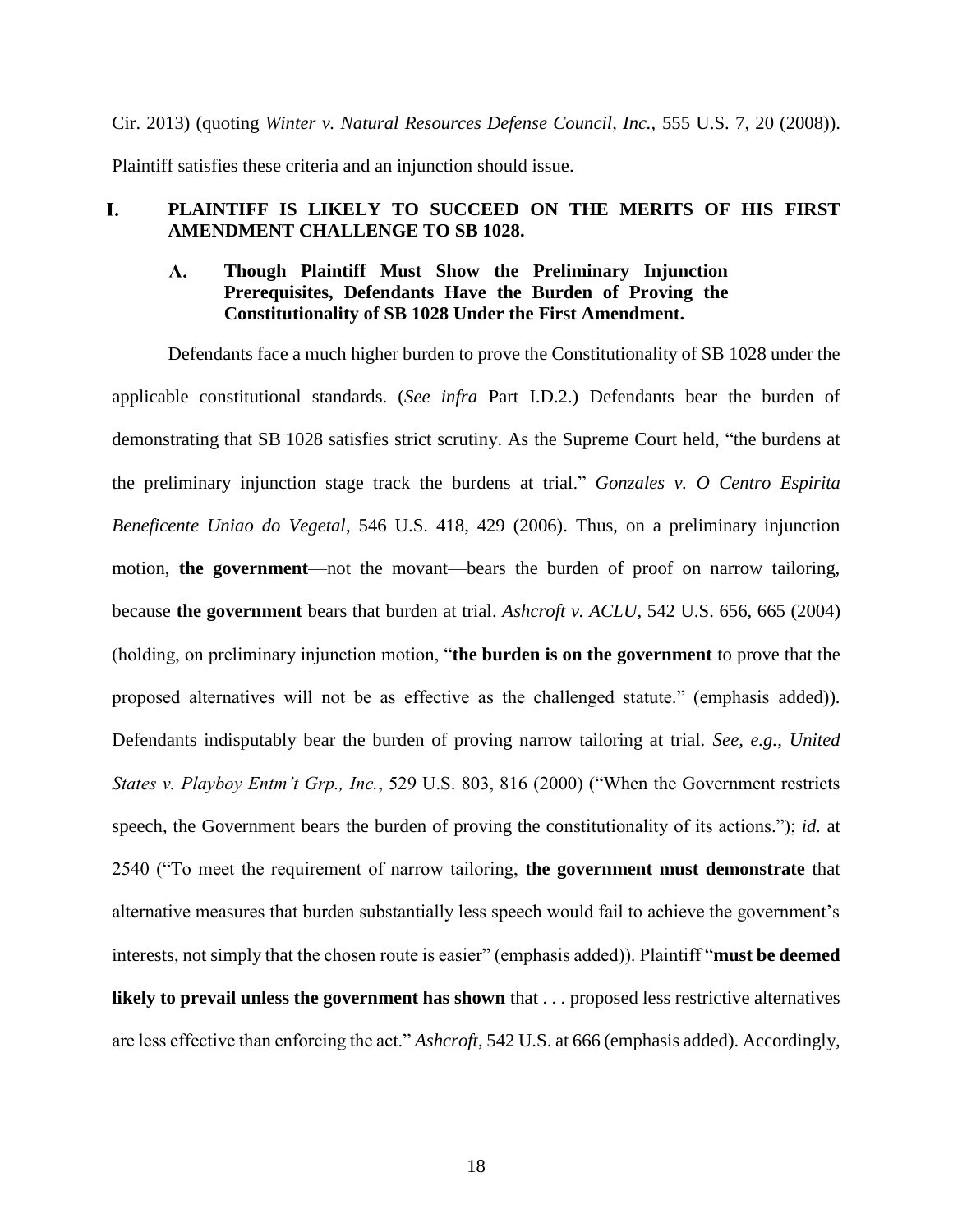Defendants bear—and cannot carry (*see infra* Parts I.D.2, 4)—the burden of proving narrow tailoring here. *See Gonzales*, 546 U.S. at 429; *Ashcroft*, 542 U.S. at 665.

#### $\mathbf{B}$ . **SB 1028 Restricts Plaintiff's Protected Speech.**

The apparent rationale for SB 1028, as for similar statutes across the country, is that it is a permissible regulation of "professional conduct" that is subject to only rational basis review. According to recent Supreme Court pronouncements, however, that argument is fatally flawed in two respects: The SOCE counseling prohibited by SB 1028 is speech, not conduct, and there is no separate category of "professional speech" for which the Court has relaxed rigorous strict scrutiny review. *See Nat'l Inst. for Family & Life Advocates v. Becerra*, 138 S. Ct. 2361, 2371–72 (2018) [hereinafter *NIFLA*] ("[T]his Court has not recognized 'professional speech' as a separate category of speech. Speech is not unprotected merely because it is uttered by professionals.")*; see also Reed v. Town of Gilbert*, 135 S. Ct. 2218, 2229 (2015); *Holder v. Humanitarian Law Project,* 561 U.S. 1, 27 (2010) ("The Government is wrong that the only thing actually at issue in this litigation is conduct . . . . [The statute] regulates speech on the basis of its content."); *Legal Servs. Corp. v. Velazquez*, 531 U.S. 533 (2001) (holding federal act providing litigation funding to private attorneys unconstitutionally restricted attorneys' speech by prohibiting recipients' giving legal advice on certain subjects); *NAACP v. Button*, 371 U.S. 415, 438 (1963) ("[A] state may not, under the guise of prohibiting professional misconduct, ignore constitutional rights.").

Indeed, as the *NIFLA* Court reiterated barely seven months ago, sanctioning the government's cunning labelling of a professional's speech as "conduct" would eviscerate the First Amendment protections guaranteed to doctors, lawyers, nurses, mental health professionals, and many others:

> All that is required to make something a profession . . . is that it involves personalized services and requires a professional license from the State. But that gives the States unfettered power to reduce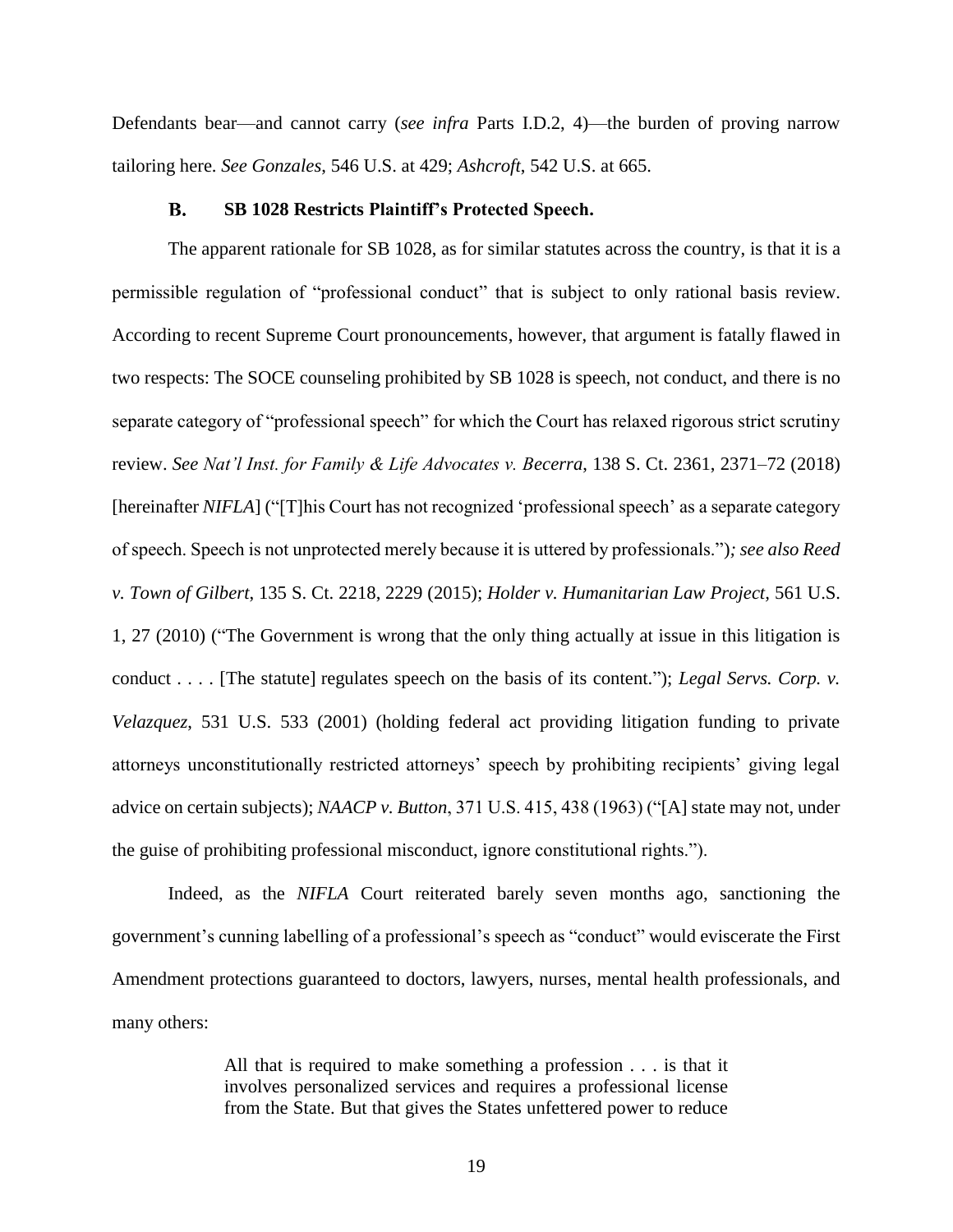a group's First Amendment rights by simply imposing a licensing requirement**. States cannot choose the protection that speech receives under the First Amendment**, as that would give them a powerful tool to impose invidious discrimination on disfavored subjects.

*NIFLA*, 138 S. Ct. at 2372 (emphasis added).<sup>9</sup>

 $\overline{a}$ 

### $\mathbf{C}$ . **SB 1028 Unconstitutionally Discriminates Against Plaintiff's Protected Speech on the Basis of Viewpoint.**

A viewpoint-based restriction on private speech has never been upheld by the Supreme Court, or any court. Indeed, a finding of viewpoint discrimination is dispositive. *See Sorrell v. IMS Health*, 564 U.S. 552, 571 (2011). "It is axiomatic that the government may not regulate speech based on its substantive content or the message it conveys." *Rosenberger v. Rector & Visitors of Univ. of Va*., 515 U.S. 819, 828 (1995). "When the government targets not subject matter, but particular views taken by speakers on a subject, the violation of the First Amendment is all the more blatant." *Id.* at 829. In fact, **viewpoint-based regulations are always unconstitutional**. *See, e.g., Lamb's Chapel v. Ctr. Moriches Union Free Sch. Dist*., 508 U.S. 384, 394 (1993) ("'[T]he First Amendment forbids the government to regulate speech in ways that favor some viewpoints or ideas at the expense of others.'"); *Cornelius v. NAACP Legal Def. & Educ. Fund, Inc.*, 473 U.S. 788, 806 (1985) ("[T]he government violates the First Amendment when it denies access to a speaker solely to suppress the point of view he espouses . . . ."); *see also Columbia Union Coll. v.* 

<sup>9</sup> The recent en banc Eleventh Circuit decision in *Wollschlaeger v. Florida* also supports the conclusion that SB 1028 bans protected speech. There, the entire Eleventh Circuit recognized that "**characterizing speech as conduct is a dubious constitutional enterprise**." 848 F.3d 1293, 1309 (11th Cir. 2017) (en banc) (emphasis added). In the same breath, the court presciently observed, "There are serious doubts about whether *Pickup [v. Brown]* was correctly decided." *Id.*; *cf. NIFLA*, 138 S. Ct. at 2371–72 (abrogating by name counseling ban decisions in *Pickup v. Brown,* 740 F.3d 1208, 1227–1229 (9th Cir. 2014), and *King v. Governor of New Jersey,* 767 F.3d 216, 232 (3d Cir. 2014)) ("This Court's precedents do not recognize such a tradition for a category called 'professional speech.'").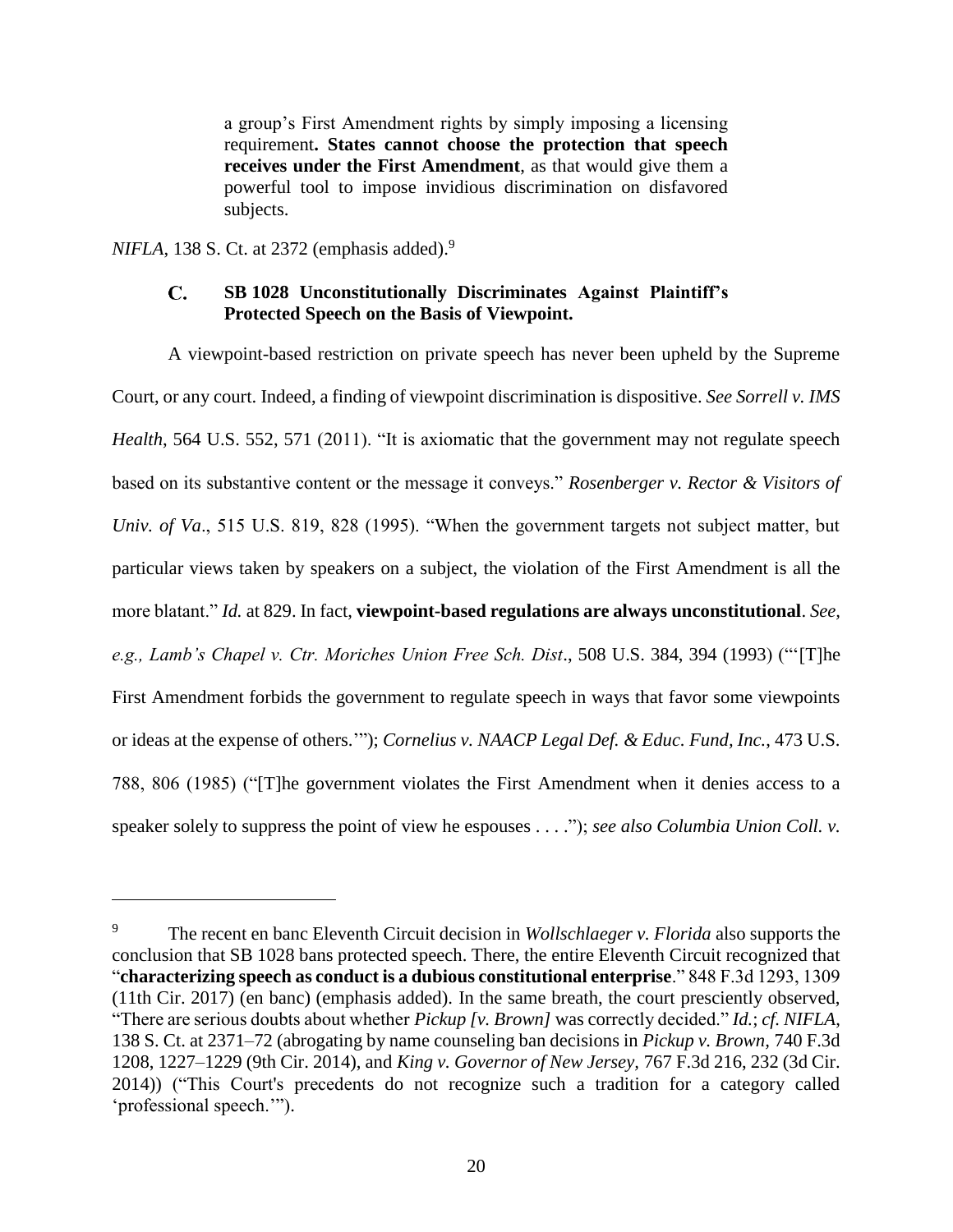*Clarke,* 159 F.3d 151, 156 (4th Cir. 1998) (holding Maryland infringed on private religious college's free speech rights by establishing program to provide financial support for private colleges but denying funding to religious college solely based on religious viewpoint).

SB 1028 exemplifies viewpoint discrimination. On its face, SB 1028 defines its byword "conversion therapy" to prohibit talk therapy that helps a client "eliminate or reduce sexual or romantic attractions or feelings **toward individuals of the same gender**." (V. Compl., Ex. A, SB 1028, at 5 (emphasis added).) So defined, it prohibits the particular viewpoint that unwanted same-sex attraction can be reduced or eliminated to the benefit of a client who wants such counseling, for the counselor's even saying so would be caught up in the broad "practice or treatment" and "any effort to change" language of the counseling ban. Conversely, the plain language of SB 1028 permits any viewpoint communicating "acceptance, support, and understanding, or . . . facilitation" towards new or increasing same-sex or cross-gender attractions for the same client who wants to reduce or eliminate them. (*Id.*)

Thus, SB 1028 prohibits counseling that affirms a minor client's desire to change his developing sexual orientation or related attractions, feelings, behaviors, or identity to conform to his own concept of self and biological identity, but allows counseling on the same subject matter that affirms or commends the development of a changing sexual orientation. Thus also, SB 1028 prohibits counseling that affirms a minor's seeking to eliminate gender identity conflict or, having already transitioned to a cross-gender identity, to de-transition and conform his gender identity to his own concept of self and biological identity, while allowing counseling that affirms and commends a minor's transitioning from his or her biological gender identity to a cross-gender identity. There can be no question that SB 1028 discriminates against the viewpoint disfavored by Maryland.

21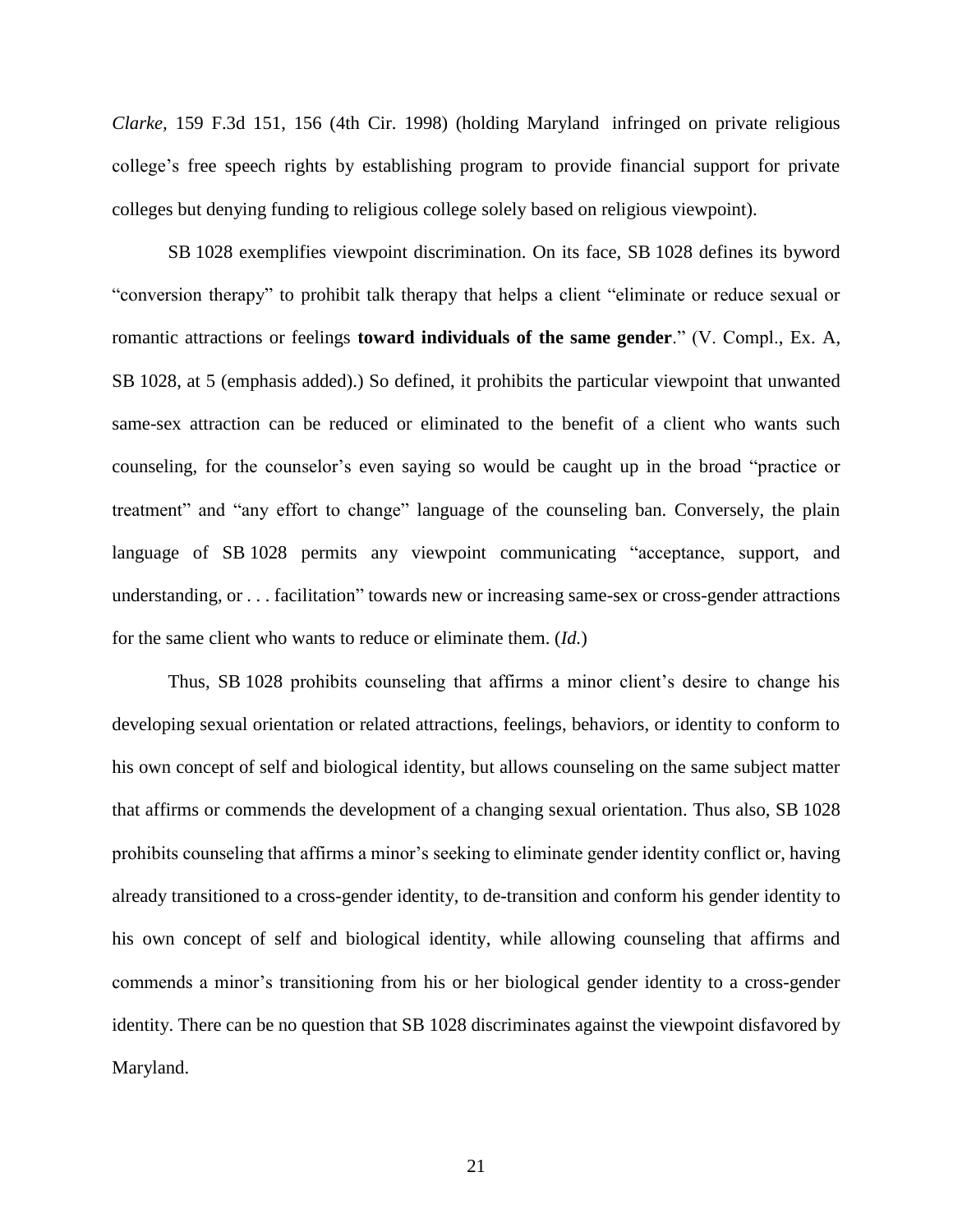The Supreme Court and several other courts have invalidated regulations of professional speech as unconstitutional viewpoint discrimination. *See, e.g.*, *NIFLA*, 138 S. Ct. at 2371–72; *Sorrell*, 564 U.S. at 580; *Velazquez*, 531 U.S. at 548–49; *Conant v. Walters*, 309 F.3d 629 (9th Cir. 2002). In these cases, the courts recognized the axiomatic truth that the government is not permitted to impose its viewpoint on speakers, even if they are professionals subject to licensing requirements and other regulations.

In *Velazquez,* the Supreme Court addressed a restrictive federal funding law that operated in the same viewpoint-based manner as SB 1028. The law provided grant funding to private legal aid attorneys who accepted certain welfare cases, but prohibited grant funding to attorneys if they challenged welfare laws on behalf of their clients. *Velazquez*, 531 U.S. at 536–39. The Court invalidated the law as viewpoint discriminatory, because it had the effect of prohibiting "advice or argumentation that existing welfare laws are unconstitutional or unlawful," and thereby excluded certain "vital theories and ideas" from the lawyers' representation. *Id.* at 547–49.

In *Conant*, the Ninth Circuit invalidated a federal policy that punished physicians for communicating with their patients about the benefits or options of marijuana as a potential treatment. 309 F.3d at 633. The court explained that the doctor-patient relationship is entitled to robust First Amendment protection:

> An integral component of the practice of medicine is the communication between a doctor and a patient. **Physicians must be able to speak frankly and openly to patients**. That need has been recognized by courts through the application of the common law doctor-patient privilege.

*Id.* at 636 (emphasis added). The court also observed that, far from being a First Amendment orphan, such professional speech "'may be entitled to the strongest protection our Constitution has to offer.'" *Id.* at 637 (quoting *Florida Bar v. Went For It, Inc*., 515 U.S. 618, 634 (1995)). The court held that the ban impermissibly regulated physician speech based on viewpoint: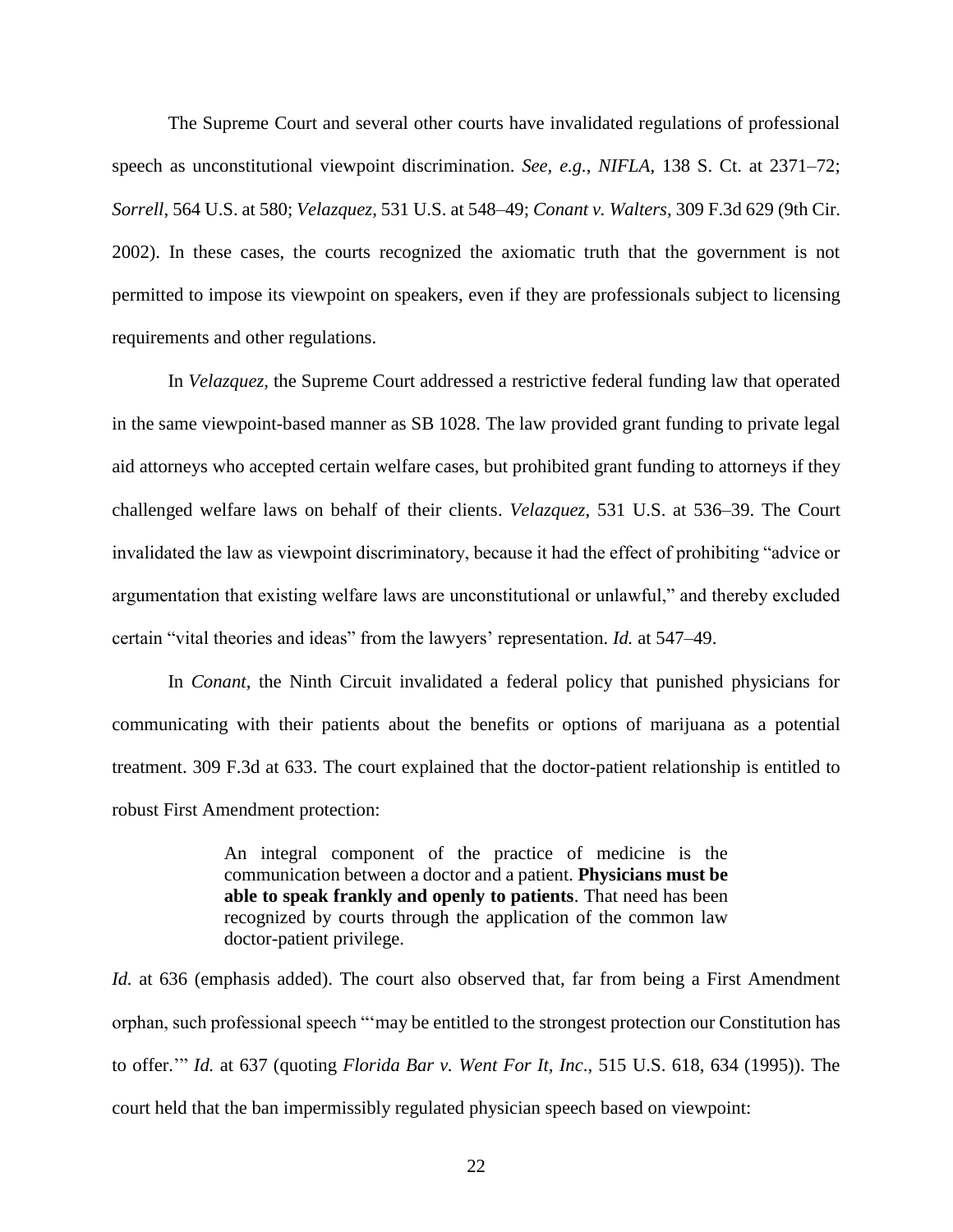The government's policy in this case seeks to punish physicians on the basis of the content of doctor-patient communications. Only doctor-patient conversations that include discussions of the medical use of marijuana trigger the policy. Moreover, **the policy does not merely prohibit the discussion of marijuana; it condemns expression of a particular viewpoint, i.e., that medical marijuana would likely help a specific patient**. Such condemnation of particular views is especially troubling in the First Amendment context.

*Id.* at 637–38 (emphasis added). The court rejected as inadequate the government's justification that the policy prevented clients from engaging in harmful behavior, and permanently enjoined enforcement of the policy. *Id.* at 638–39.

SB 1028 here operates almost identically to the federal policy enjoined in *Conant.* Just as the policy in *Conant* prohibited physicians from speaking about the benefits of marijuana to a suffering patient, so does SB 1028 prohibit counselors from speaking about the potential for beneficial counseling to aid a client in reducing or eliminating unwanted sexual or gender identity conflicts. In both cases, the law expresses a preference for the message the government approves, and disdain—with attached punishment—for the viewpoint the government abhors. As was true of the law in *Conant,* SB 1028 here should be invalidated as unconstitutional viewpoint discrimination.

### D. **SB 1028 Unconstitutionally Discriminates Against Plaintiff's Protected Speech on the Basis of Content.**

## **1. SB 1028 Is a Content-Based Restriction on Speech Which is Presumptively Invalid and Subject to Strict Scrutiny.**

"Content-based laws—those that target speech on its communicative content—are presumptively unconstitutional and may be justified only if the government proves that they are narrowly tailored to serve compelling government interests." *Reed*, 135 S. Ct. at 2226; *see also R.A.V. v. City of St. Paul*, 505 U.S. 377, 395 (1992) ("[T]he danger of censorship presented by a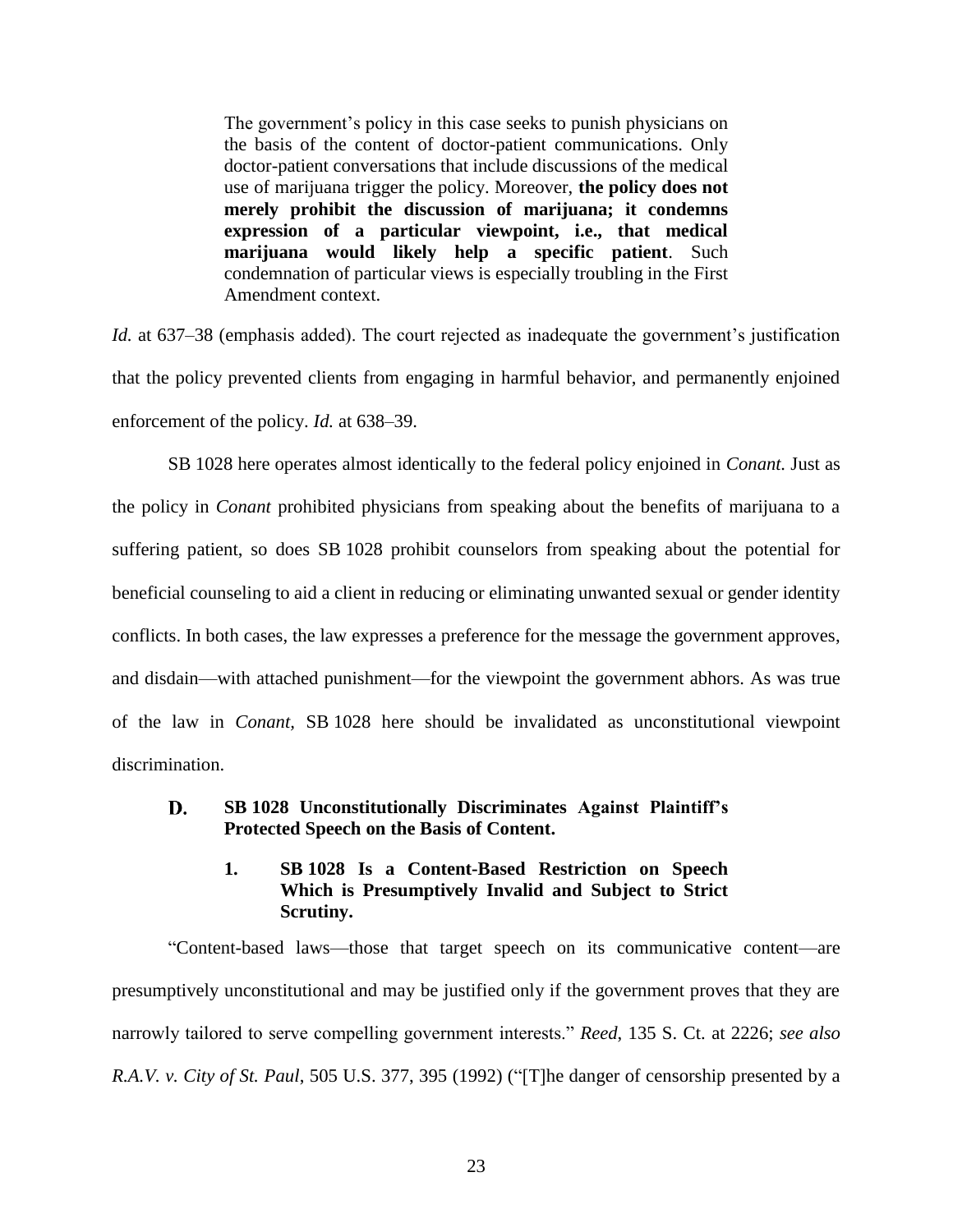facially content-based statute requires that that weapon be employed only where it is '*necessary* to serve the asserted [compelling] interest.'" (alteration in original) (citations omitted)). Put simply, the Supreme Court has handed down a firm rule: laws that are content based on their face must satisfy strict scrutiny.

Importantly, this firm rule mandating strict scrutiny of facially content-based restrictions applies regardless of the government's alleged purpose in enacting the law. *Reed*, 135 S. Ct. at 2227 ("On its face, the [law] is a content-based regulation of speech. We thus have no need to consider the government's justifications or purposes for enacting the [law] to determine whether it is subject to strict scrutiny."). In so holding, the Court rejected the lower court's rationale that the alleged purpose behind enacting a content-based law can justify subjecting it to diminished constitutional protection. *Id.* "[T]his analysis skips the crucial first step . . . determining whether the law is content neutral on its face." *Id.* at 2228. The answer to that question, the *Reed* Court said, is dispositive of the level of scrutiny applicable to the regulation of speech. *Id.* "**A law that is content based on its face is subject to strict scrutiny regardless of the government's benign motive, content-neutral justification, or lack of animus toward the ideas contained in the regulated speech."** *Id.* (emphasis added). "[A]n innocuous justification cannot transform a facially content-based law into one that is content neutral." *Id.*

As *NIFLA* made clear, this rule also applies to content-based restrictions on the speech of licensed professionals. *NIFLA*, 138 S. Ct. at 2371-72. "[T]his Court has not recognized 'professional speech' as a separate category of speech. Speech is not unprotected merely because it is uttered by professionals." *Id.* As the Court said in *Reed*:

> Although Button predated our more recent formulations of strict scrutiny, the Court rightly rejected the State's claim that its interest in the regulation of professional conduct rendered the statute consistent with the First Amendment, observing that **it is no answer**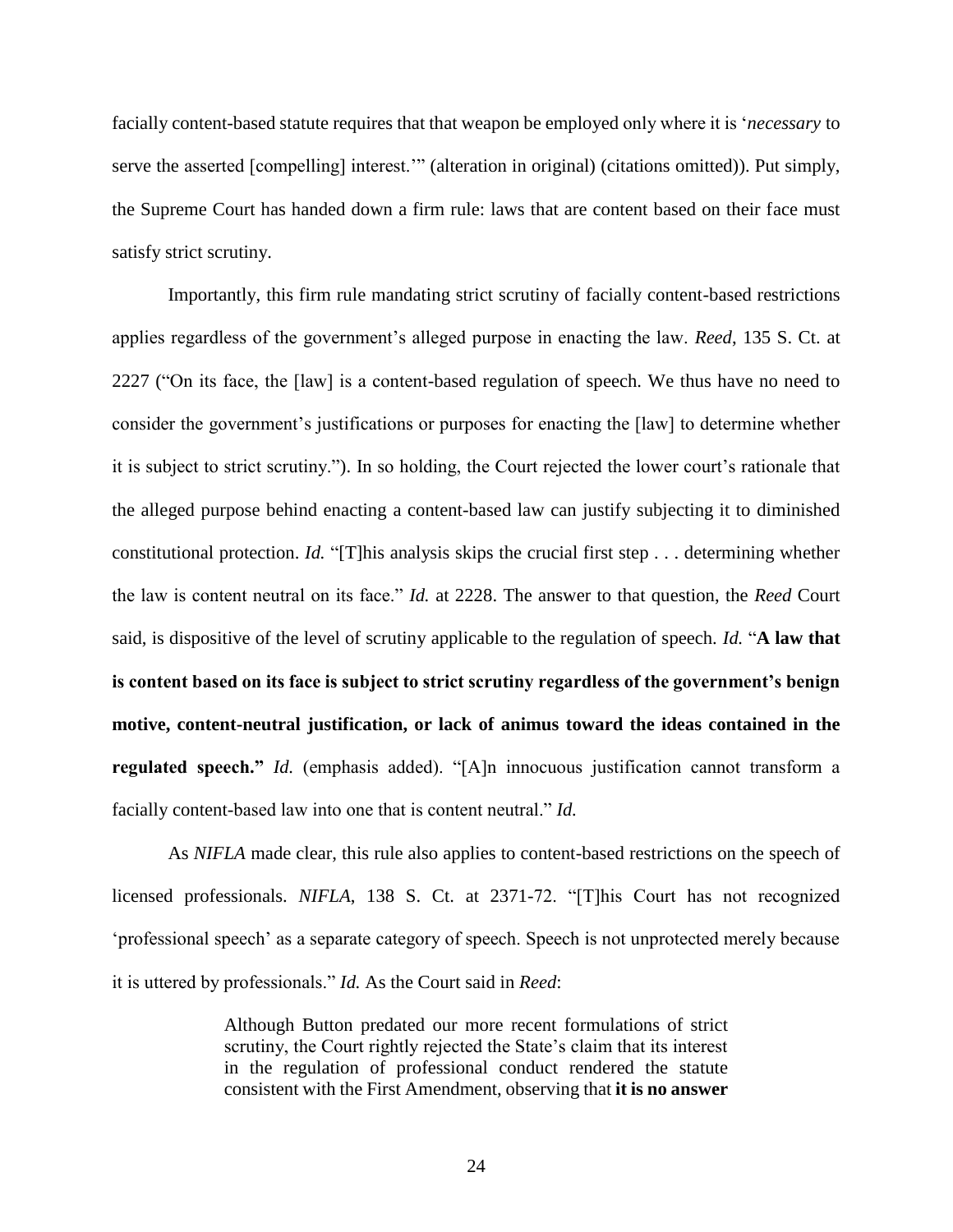### **to say that the purpose of these regulations was merely to insure high professional standards and not to curtail free expression.**

135 S. Ct. at 2229 (citing *Button*, 371 U.S. at 438–39) (emphasis added).

Thus, content-based laws must satisfy strict scrutiny, even if targeted at licensed professionals. *Reed*, 135 S. Ct. at 2229. There are no exceptions to this rule.<sup>10</sup> Indeed, the notion that a content-based restriction on speech is presumptively unconstitutional is "so engrained in our First Amendment jurisprudence that last term we found it so 'obvious' as to not require explanation." *Simon & Schuster, Inc. v. Members of N.Y. State Crime Victims Bd*., 502 U.S. 105, 115-16 (1991). The burden is on Defendants to prove that SB 1028's content-based and presumptively invalid restrictions can satisfy strict scrutiny, and Defendants cannot meet that burden.

### **2. Defendants Have the Burden of Proof on Strict Scrutiny.**

## **a. Defendants Must Show Empirical or Concrete Evidence of Harm.**

As shown in Part I.A, *supra*, Defendants have the burden of proving the constitutionality of SB 1028 under the strict scrutiny standard. And in this First Amendment context, the government is not entitled to deference in making speech-restrictive determinations. When "[a] speech-restrictive law with widespread impact" is at issue, "**the government must shoulder a correspondingly heavier burden and is entitled to considerably less deference in its assessment that a predicted harm justifies a particular impingement on First Amendment** 

 $\overline{a}$ 

<sup>10</sup> The concurring Justices remove any doubt of the concrete nature of the rule. *See, e.g., Reed*, 135 S. Ct. at 2233 (Alito, J., concurring) ("As the Court holds, what we have termed 'contentbased' laws must satisfy strict scrutiny."); *id.* at 2234 (Breyer, J., concurring) (noting under majority's rule finding of content discrimination is **"an automatic strict scrutiny trigger**." (emphasis added)); *id.* at 2236 (Kagan, J., concurring in the judgment) ("Says the majority, when laws single out specific subject matter, they are facially content based; and when they are facially content based, they are **automatically subject to strict scrutiny**." (emphasis added)).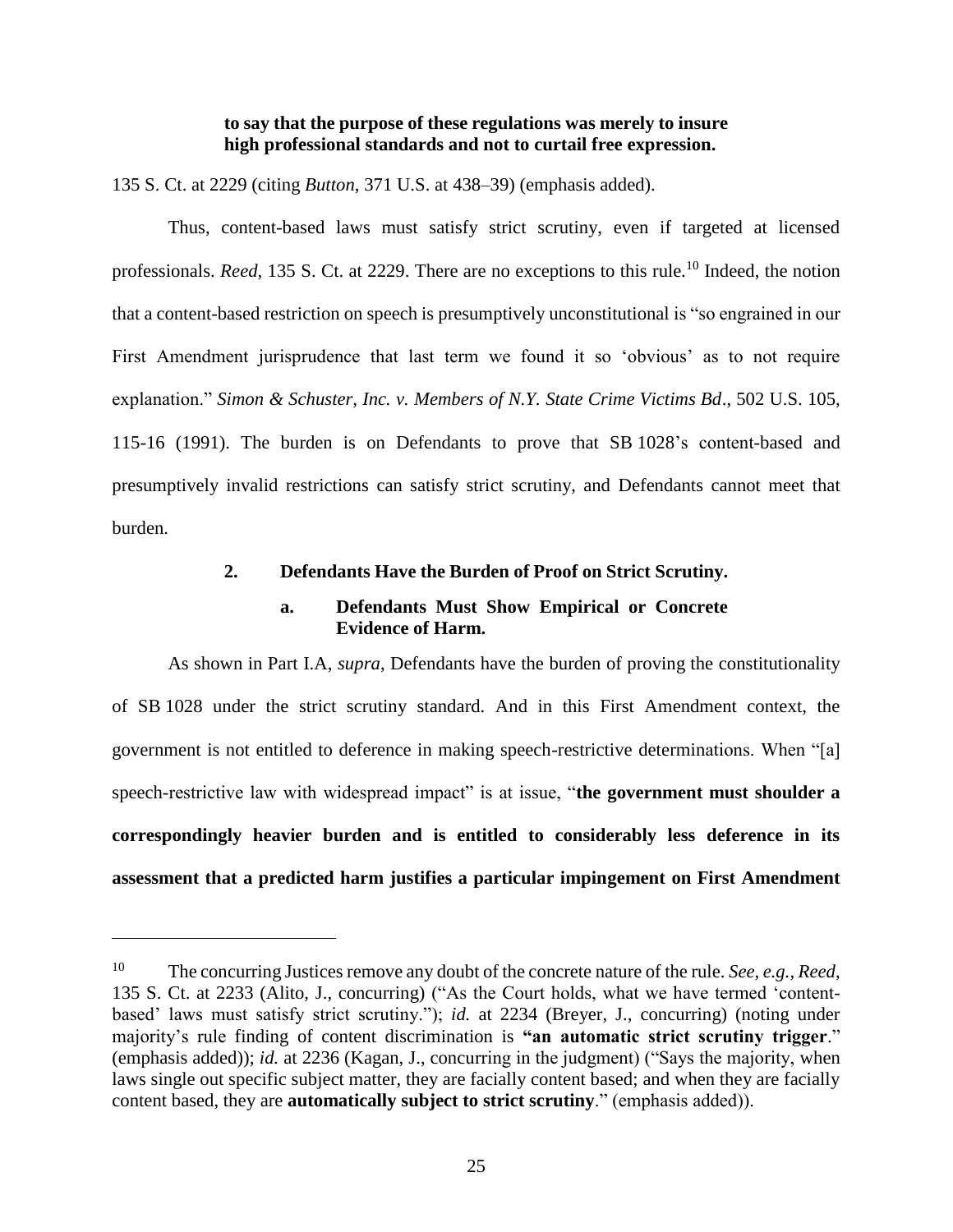**rights**." *Janus v. Am. Fed'n of State, Cnty. & Mun. Emps., Council 31*, 138 S. Ct. 2448, 2472 (2018) (emphasis added). Here, because SB 1028 infringes upon the free speech rights of licensed medical professionals, the government "must do more than simply posit the existence of the disease sought to be cured. It must demonstrate that the recited harms are real, not merely conjectural." *Turner Broad. Sys., Inc. v. FCC*, 512 U.S. 622, 664 (1994); *see also Edenfield v. Fane*, 507 U.S. 761, 770 (1993) (recognizing government regulation of professional speech not supportable by "mere speculation or conjecture"); *Landmark Commc'ns, Inc. v. Virginia*, 435 U.S. 829, 841 (1978) ("The Commonwealth has offered little more than assertion and conjecture to support its claim . . . ."). This is so because "[d]eference to legislative findings cannot limit judicial inquiry when First Amendment rights are at stake." *Landmark Commc'ns*, 435 U.S. at 843.

Courts have not hesitated to invalidate laws that impose restrictions on speech based on supposition and conjecture, rather than empirical evidence. In *Edenfield*, where the government sought to restrict the speech of licensed accountants, the government "presented no studies" and relied upon a record that "contain[ed] nothing more than a series of conclusory statements that add little if anything" to the government's effort to regulate certain speech. 507 U.S. at 771. Also, the government relied upon a report of an independent organization to bolster its claims of harm, but exactly as the APA Report does in this case—the report there admitted that it was "unaware of the existence of **any empirical data supporting the theories**" of alleged harm. *Id.* at 772 (emphasis added). Because of the lack of evidence of harm, the Supreme Court invalidated the restriction as a violation of the accountants' First Amendment rights. In *Sable Commc'ns of Cal., Inc. v. FCC*, 492 U.S. 115 (1989), the Supreme Court again confronted a record (like here) where there was nothing more than anecdote and suspicion of harm behind a total prohibition on the targeted speech. 492 U.S. at 129. There was no record evidence "aside from conclusory statements during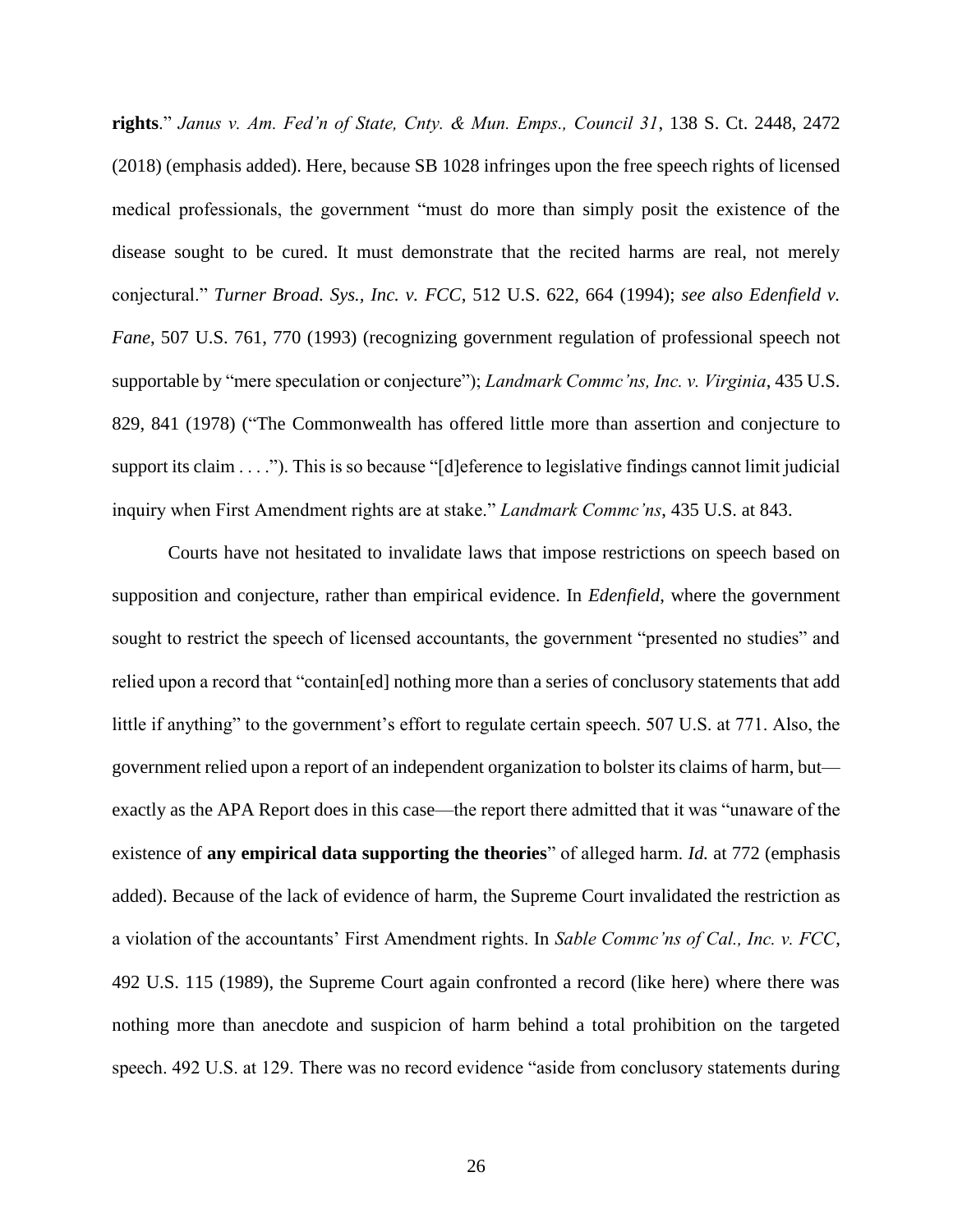the debates by proponents of the bill" and the record "contain[ed] no evidence" concerning the alleged effectiveness of other alternatives. *Id.* Because of that failure, the Supreme Court invalidated the ban. *Id.*<sup>11</sup>

## **b. Defendants Must Show That SB 1028 Was the Least Restrictive Means Available at the Time of Enactment.**

Under strict scrutiny, Defendants must also demonstrate that SB 1028 is the least restrictive means of advancing Maryland's claimed governmental interests. *See Boos v. Berry*, 485 U.S. 312, 329 (1988) (explaining when content-based restrictions on speech are analyzed under strict scrutiny, a law "is not narrowly tailored [where] a less restrictive alternative is readily available"); *Ward v. Rock Against Racism*, 491 U.S. 781, 798 n.6 (1989) (noting under "the most exacting scrutiny" applicable to content-based restrictions on speech, government must employ least restrictive alternative to pass narrow tailoring). Plaintiff "must be deemed likely to prevail unless the government has shown that . . . proposed less restrictive alternatives are less effective than enforcing the act." *Ashcroft*, 542 U.S. at 666.

To satisfy the narrow tailoring prong of their strict scrutiny burden, Defendants must show that Maryland "**seriously** undertook to address the problem with less intrusive tools readily available to it." *McCullen v. Coakley*, 134 S. Ct. 2518, 2539 (2014) (emphasis added). "To meet

l

<sup>&</sup>lt;sup>11</sup> The Eleventh Circuit, too, has invalidated laws regulating professional speech when the alleged harm purportedly being addressed was unsupported by concrete evidence. In *Mason v. Florida Bar*, 208 F.3d 952 (11th Cir. 2000), the government attempted to regulate the speech of attorneys, but "**presented no studies, nor empirical evidence of any sort** to suggest" that the harm they were positing was real, rather than merely conjectural. 208 F.3d at 957 (emphasis added). The Eleventh Circuit held that, to survive scrutiny, the government "has the burden . . . of producing **concrete evidence**" of the alleged harm prior to restricting the protected speech of licensed professionals. *Id.* at 958 (emphasis added). Indeed, it held that when there are "**glaring omissions in the record of identifiable harm**," the government has not satisfied "its burden to identify a genuine threat of danger." *Id.* (emphasis added).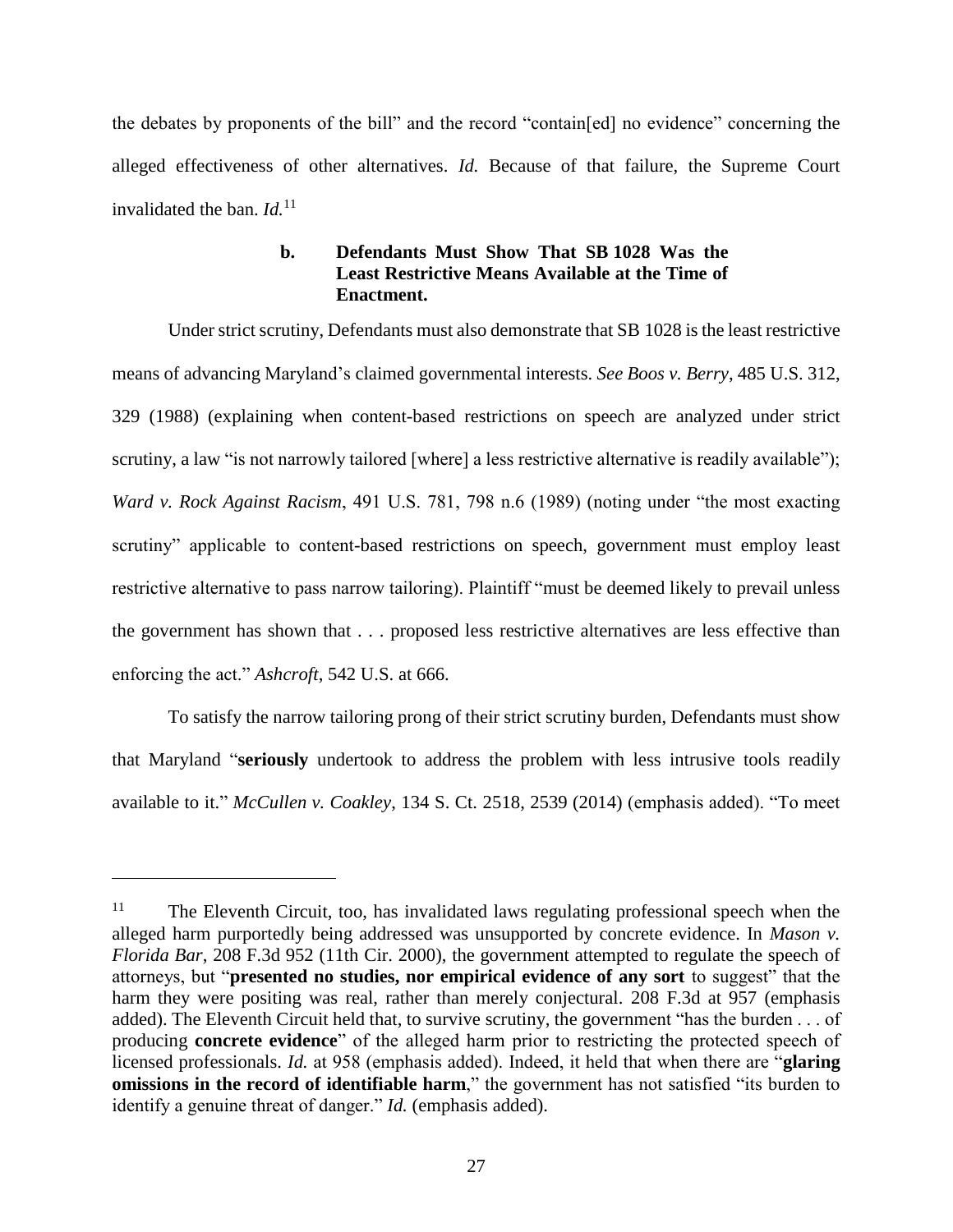the requirement of narrow tailoring, the government must demonstrate that alternative measures that burden substantially less speech would fail to achieve the government's interests, not simply that the chosen route is easier." *Id.* at 2540. Thus, Defendants "would have to show either that **substantially less-restrictive alternatives were tried and failed**, or that the **alternatives were closely examined and ruled out for good reason**." *Bruni v. City of Pittsburgh*, 824 F.3d 353, 370 (3d Cir. 2016) (emphasis added); *see also Reynolds v. Middleton*, 779 F.3d 222, 231 (4th Cir. 2015) ("As the Court explained in *McCullen* . . . the burden of proving narrow tailoring requires the [government] to *prove* that it actually *tried* other methods to address the problem.").

### **3. There Is No Compelling or Other Sufficient Governmental Interest for SB 1028's Ban on Voluntary Talk Therapy.**

Defendants cannot meet their burden of showing the strict scrutiny requirement of a compelling interest supporting SB 1028. The Preamble merely recites, "Maryland has a compelling interest in protecting the physical and psychological well–being of minors, including LGBT youth, and in protecting minors against exposure to serious harm caused by sexual orientation change efforts . . . ." (V. Compl. Ex. A, SB 1023, at 4.) This bald assertion of "serious harm" not only misrepresents the Sources in the preceding recitals, but also is insufficient as a matter of law to establish a compelling interest. As shown in Part B of the Statement of Facts, *supra*, Defendants cannot point to any empirical or concrete evidence of harm to justify SB 1028.

The *Wollschlaeger* court taught that laws targeting the content of certain doctor-patient or counselor-client communications cannot be justified by the "paternalistic assertion that the policy was valid because patients might otherwise make bad decisions" if left to determine the best course of counseling for themselves. 848 F.3d at 1310. Maryland "does not have carte blanche to restrict the speech of doctors and medical professionals on a certain subject without satisfying the demands [of the First Amendment]." *Id.* at 1314. Indeed, just because Maryland "may generally believe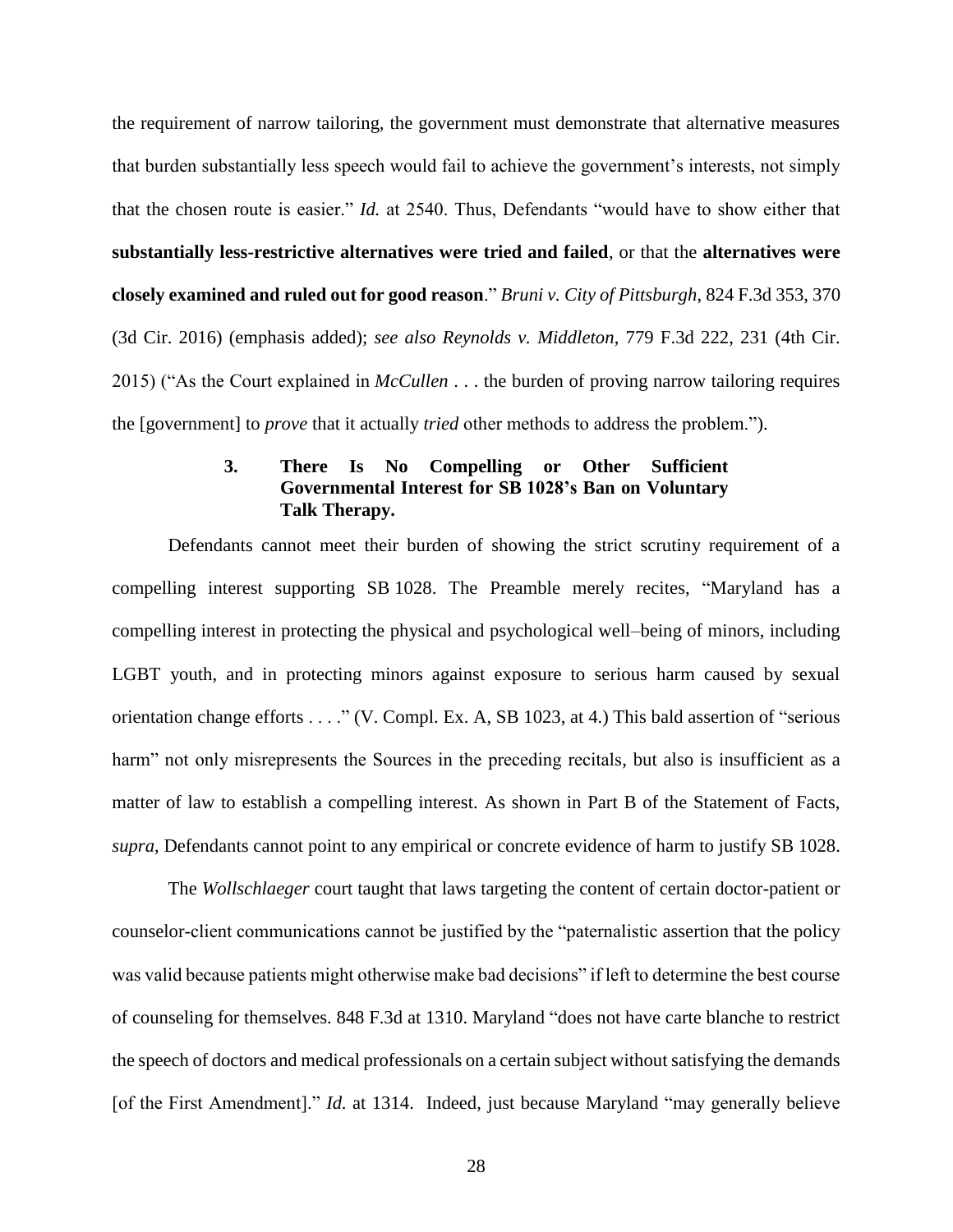that doctors and medical professionals should not ask about, nor express views hostile to, [a certain position], it 'may not burden the speech of others in order to tilt the public debate in a preferred direction.'" *Id.* at 1313–14 (quoting *Sorrell*, 564 U.S. at 578–79). Where, as here, "[t]he record demonstrates that some patients do not object to questions and advice about [the prohibited content of speech], and some even express gratitude for their doctor's discussion of the topic," a law is unconstitutional if it "does not provide for such patients a means by which they can hear from their doctors on the topic." *Id.* at 1313. There are no such means provided in SB 1028 for clients who voluntarily seek Plaintiff's counseling on sexual and gender identity conflicts.

Furthermore, SB 1028 undermines several specific admonitions from the APA Report and related Sources, such as the APA imperative that minors be allowed to return to their biological gender, even after identifying as the other gender for a period of time. (*See supra* Stmt. Facts Part B.3.) SB 1028 also, for example, requires therapists such as Plaintiff to cut off counseling with clients who express a desire to alleviate their conflicted sexual or gender identities, which directly contradicts the APA Report's admonition to explore a client's identity issues instead of declining them outright, and Maryland's compulsory ethical regulation not to abandon or neglect clients. (*See supra* Stmt. Facts Part B.4; Md. Code Regs. 10.58.03.05.A(2)(a) ("A counselor may not . . . Abandon or neglect clients in counseling . . . .") Thus, SB 1028 prohibits counselors from assisting minors with change decisions even the APA expressly endorses, and otherwise creates harm identified by the APA and pre-existing Maryland law rather than reducing any.

### **4. SB 1028 Is Not the Least Restrictive Means or Otherwise Narrowly Tailored.**

Defendants also cannot meet their strict scrutiny burden of showing that SB 1028 is the least restrictive means for advancing Maryland's purported interests or that the statute is otherwise narrowly tailored. Even if Defendants could conjure a compelling interest for SB 1028's ban on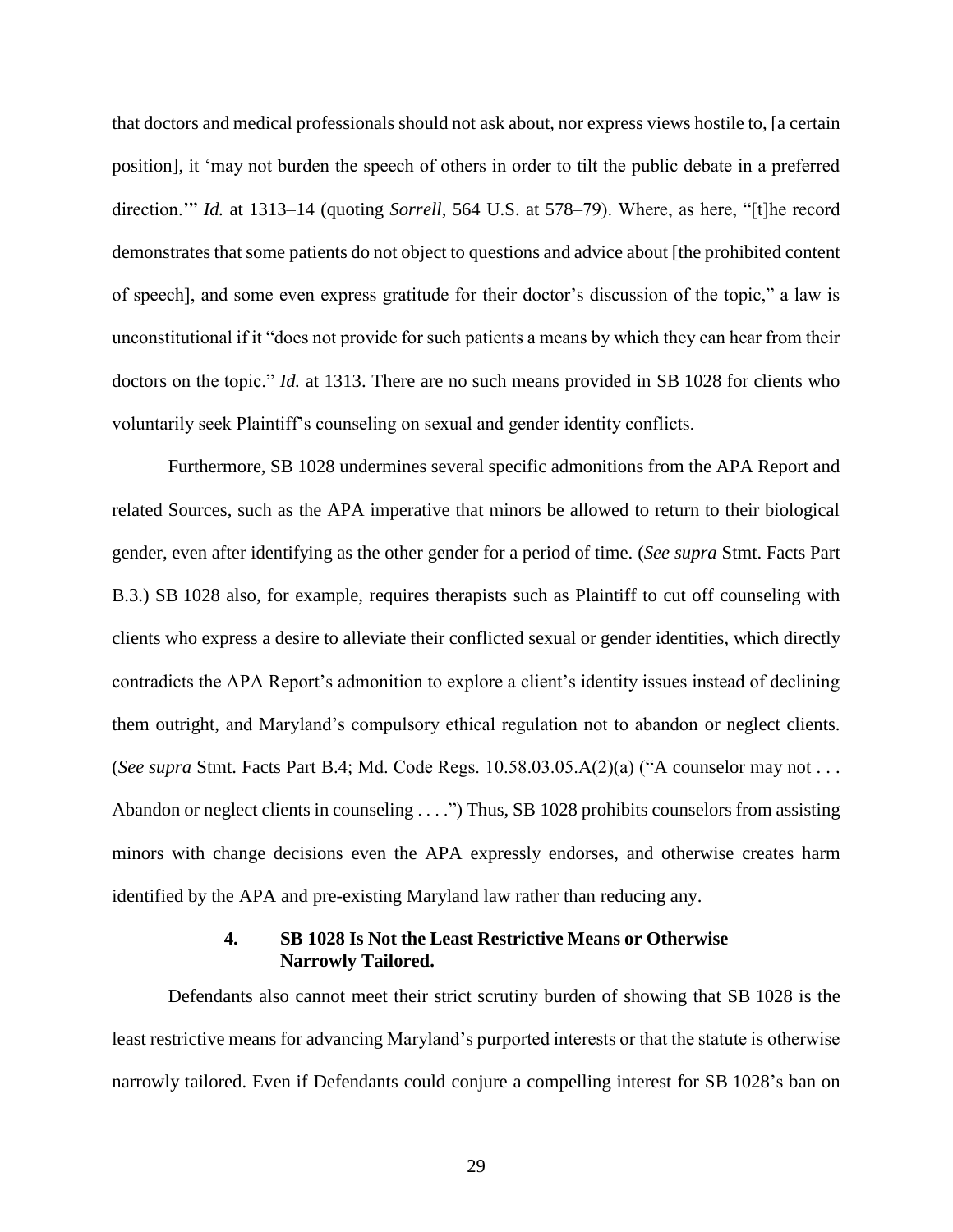voluntary SOCE counseling, Defendants could not meet their burden of showing that the statute is narrowly tailored. "It is not enough to show that the Government's ends are compelling; the means must be carefully tailored to achieve those ends." *Sable Commc'ns*, 492 U.S. at 126. There must be a 'fit between the . . . ends and the means chosen to accomplish those ends.'" *Wollschlaege*r, 848 F.3d at 1312 (quoting *Sorrell*, 564 U.S. at 572).

SB 1028 woefully fails narrow tailoring. It is not necessary to prevent harm (none has been established), and existing Maryland laws and regulations already prohibit practices that actually harm clients. (V. Compl.  $\P$  53–76.) These pre-existing, comprehensive provisions already protect minors, and carry legal sanctions for violators, without suppressing speech. Under *R.A.V*., if Maryland had content-neutral means of preventing the alleged harm, failing to employ those means demonstrates that SB 1028 is not narrowly tailored as a matter of law. *R.A.V*., 505 U.S. at 395.

Moreover, if Maryland is concerned with possible harms to minors from being subjected to counseling involuntarily or coercively, Maryland could have banned those practices without indiscriminately outlawing voluntary SOCE counseling for willing clients. State-dictated informed consent requirements would be another less restrictive means to advance Maryland's purported interests. To be sure, when legislation virtually identical to SB 1028 was being debated in California, several mental health organizations recognized that such "legislation is attempting to undertake an unprecedented restriction on psychotherapy." (V. Compl. ¶ 152 & Ex. E at 1.) They proposed informed consent language that would have been much more narrowly tailored than SB 1028's unprecedented intrusion into the relationship between counselor and willing client. (*Id.*).

Furthermore, if the purpose of SB 1028 is to protect minors from the purported harms of SOCE counseling, it is "'wildly underinclusive," further undermining any notion of narrow

30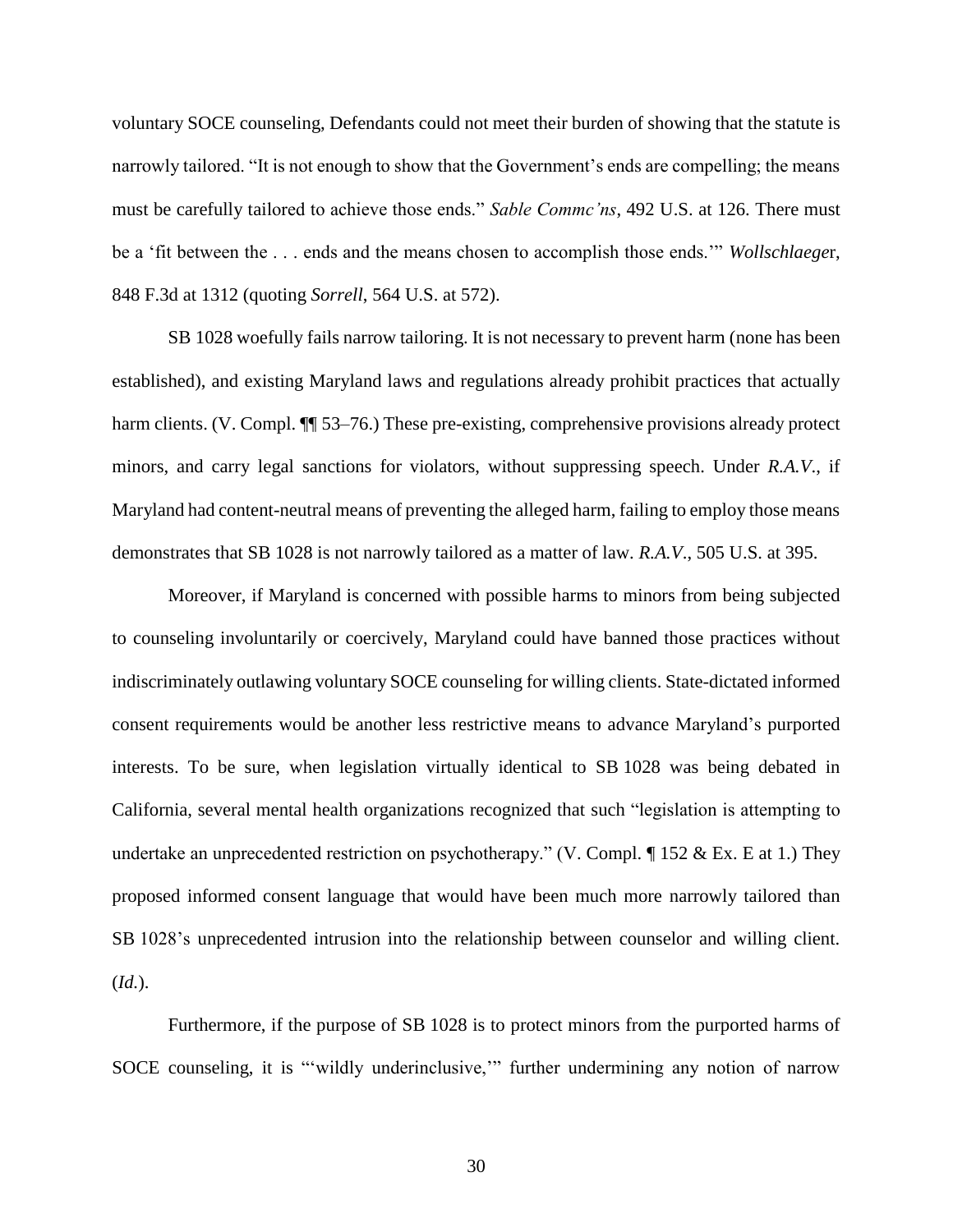tailoring. *See NIFLA*, 138 S. Ct. at 2376 (quoting *Brown v. Entertainment Merchants Assn.*, 564 U.S. 786, 802 (2011)). The ban regulates only licensed professionals, necessarily excluding "conversion therapy" offered by unlicensed religious counselors and clergy. If Maryland genuinely believes all "conversion therapy" is harmful to minors, then exempting unlicensed religious counselors and clergy from regulation makes no sense. Maryland has the authority and police power to regulate conduct by adults that is considered harmful to children, whether or not those adults are religious or part of a religious institution. Moreover, in particular situations where the expertise and training of a licensed counselor can help ease a minor's distress over sexual or gender identity conflicts, forcing the minor to seek help from only unlicensed counselors may cause more harm than it avoids.<sup>12</sup> (Doyle Decl.  $\P$  24.)

The APA Report is especially relevant here because, not only does it fail to present empirical evidence of harm from **any** kind of SOCE counseling, its non-empirical, anecdotal reporting of harm does not differentiate between SOCE from licensed professionals and SOCE from religious organizations or persons. (*See supra* Stmt. Facts Part B.1.) Thus, Maryland cannot justify the underinclusivity of SB 1028 on any claimed difference in harm between licensed SOCE and unlicensed religious SOCE, still further undermining any notion of narrow tailoring.

#### $E_{\star}$ **SB 1028 Is an Unconstitutional Prior Restraint.**

 $\overline{a}$ 

Prior restraints against constitutionally protected expression are highly suspect and disfavored. *See Forsyth Cnty. v. Nationalist Movement*, 505 U.S. 123, 130 (1992). In fact, "any system of prior restraints comes to this Court bearing the heavy presumption against its constitutional validity." *Bantham Books, Inc. v. Sullivan*, 372 U.S. 58, 70 (1963).

<sup>&</sup>lt;sup>12</sup> Plaintiff does not concede or posit that SB 1028 would be constitutional if it included unlicensed religious counselors or clergy in its prohibitions, or imply that religious counselors or clergy cause harm to minors when appropriately consulted on matters within their competencies.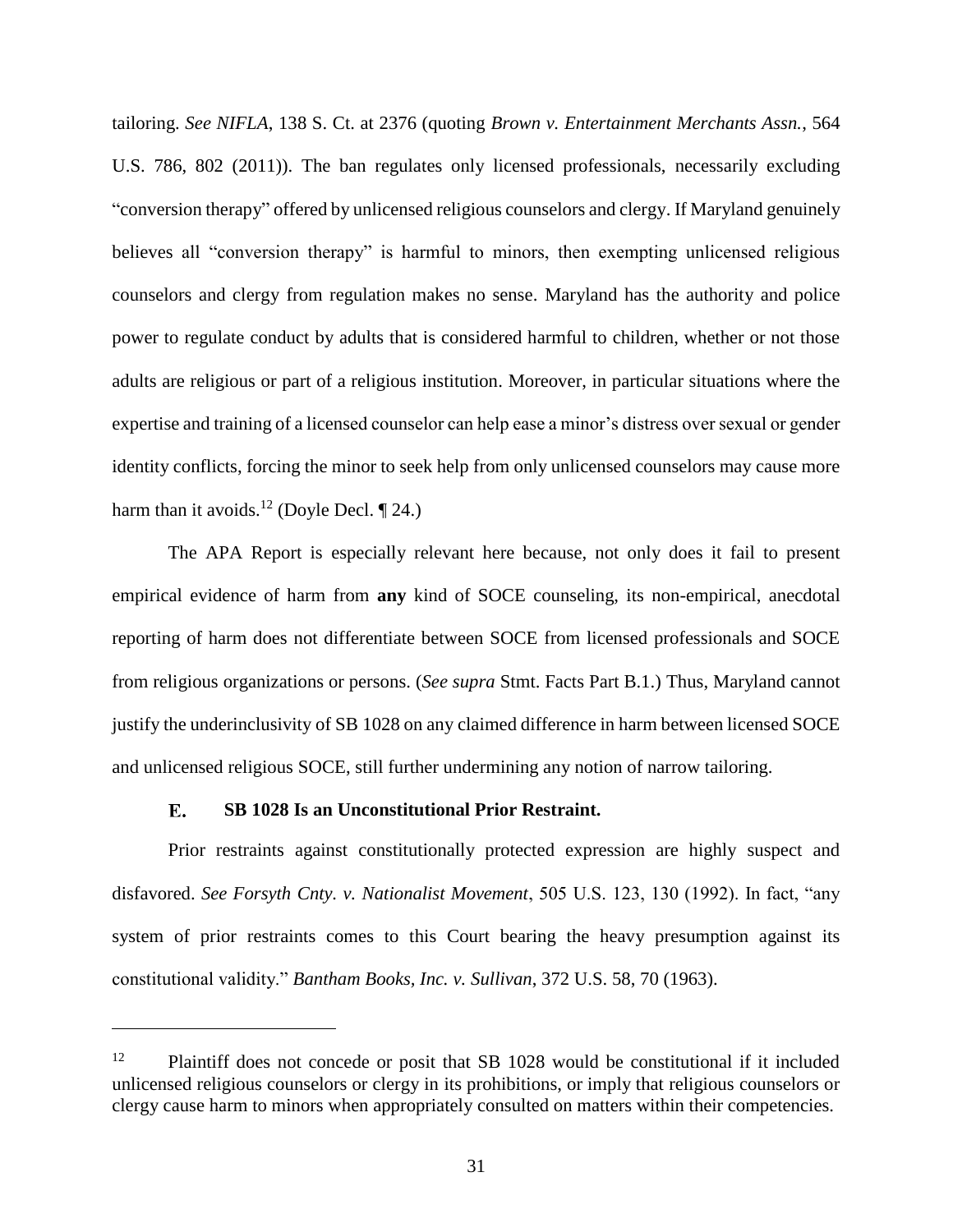Total prohibitions constitute prior restraints. *See 11126 Baltimore Blvd., Inc. v. Prince George's Cnty., Md*., 58 F.3d 988, 994–95 (4th Cir. 1995) *abrogated on other grounds by City of Littleton v. Z.J. Gifts D-4, L.L.C*., 541 U.S. 774 (2004) (distinguishing as prior restraint county ordinance prohibiting adult bookstores anywhere in county unless special exception obtained, from permissible ordinance restricting stores to only zoned locations). As was true of the total ban on adult bookstores in *11126 Baltimore Blvd.*, SB 1028 goes beyond merely regulating the time and place of counseling speech to totally banning a category of counseling speech with minors everywhere in the State, even if voluntarily sought. Moreover, there is no permit to be obtained excepting some counselors or some places from the ban. Such bans are subject to prior restraint analysis under *11126 Baltimore Blvd.,* and SB 1028 fails it.

#### F. **SB 1028 Is Unconstitutionally Vague.**

A law is unconstitutionally vague and overbroad if it "either forbids or requires the doing of an act in terms so vague that [persons] of common intelligence must necessarily guess at its meaning and differ as to its application." *Connally v. Gen. Const. Co*., 269 U.S. 385, 391 (1926). Government policies "must be so clearly expressed that the ordinary person can intelligently choose, in advance, what course it is lawful for him to take." *Id*. at 393. "Precision of regulation" is the touchstone of the First Amendment. *Button,* 371 U.S. at 435. "It is a basic principle of due process that an enactment is void for vagueness if its prohibitions are not clearly defined*." Grayned v. City of Rockford*, 408 U.S. 104, 108 (1972). While all regulations must be reasonably clear, "laws which threaten to inhibit the exercise of constitutionally protected" expression must satisfy "a more stringent vagueness test." *Vill. of Hoffman Estates v. Flipside, Hoffman Estates, Inc.*, 455 U.S. 489, 499 (1982). Such a law must give "adequate warning of what activities it proscribes" and must "set out explicit standards for those who apply it." *See Broadrick v. Oklahoma*, 413 U.S. 601, 607 (1973) (citing *Grayned,* 408 U.S. at 108).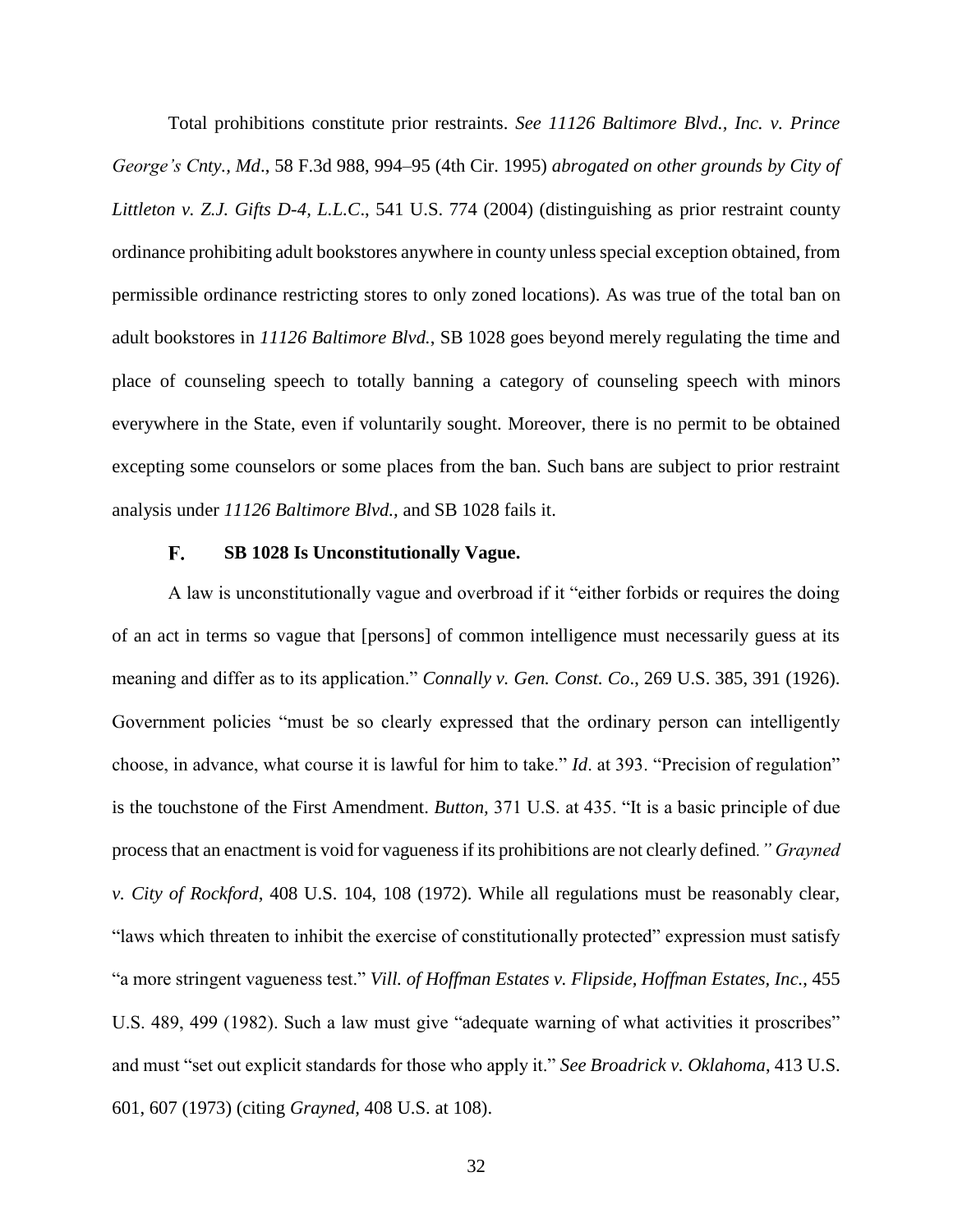SB 1028 does not fulfill either requirement and thus forces both mental health professionals and those enforcing the law to guess at its meaning and differ as to its application. Because sexual orientation and gender identity are fluid and changing concepts, licensed professionals are left to guess about what they are permitted to say to their clients who present with sexual or gender identity conflicts. (*See, e.g.*, V. Compl. Ex. B, APA Rep., at 2 (declaring "scientific fact" that "[s]ame-sex sexual attractions and behavior occur in the context of a variety of sexual orientations and sexual orientation identities, and **for some, sexual orientation identity (i.e., individual or group membership and affiliation, self-labeling) is fluid or has an indefinite outcome**." (emphasis added)).) SB 1028 leaves licensed counselors uncertain whether and at what point a particular recommendation or utterance to a minor client will cost them money or even their licenses. Similarly, enforcement officials cannot be certain at what point a counselor has crossed the line. This does not satisfy the stringent test required for the threat to Plaintiff's First Amendment rights. *See Vill. of Hoffman*, 455 U.S. at 499.

### **PLAINTIFF WILL SUFFER IRREPARABLE HARM IN THE ABSENCE OF II. PRELIMINARY RELIEF.**

Given Plaintiff's likelihood of success on the merits of his constitutional challenges to SB 1028, as shown above, the irreparable harm prong of the preliminary injunction standard is satisfied as a matter of law: "The loss of First Amendment freedoms, for even minimal periods of time, unquestionably constitutes irreparable injury." *Elrod v. Burns*, 427 U.S. 347, 373 (1976); *Legend Night Club v. Miller*, 637 F.3d 291, 302 (4th Cir. 2011); *Newsom ex rel. Newsom v. Albemarle Cnty. Sch. Bd.,* 354 F.3d 249, 261 (4th Cir. 2003). Indeed, First Amendment violations are **presumed** to impose irreparable injury. *See, e.g.*, *Awad v. Ziriax*, 670 F.3d 1111, 1125 (10th Cir. 2012); *see also* 11A Charles Alan Wright, Arthur R. Miller, & Mary Kay Kane*, Federal*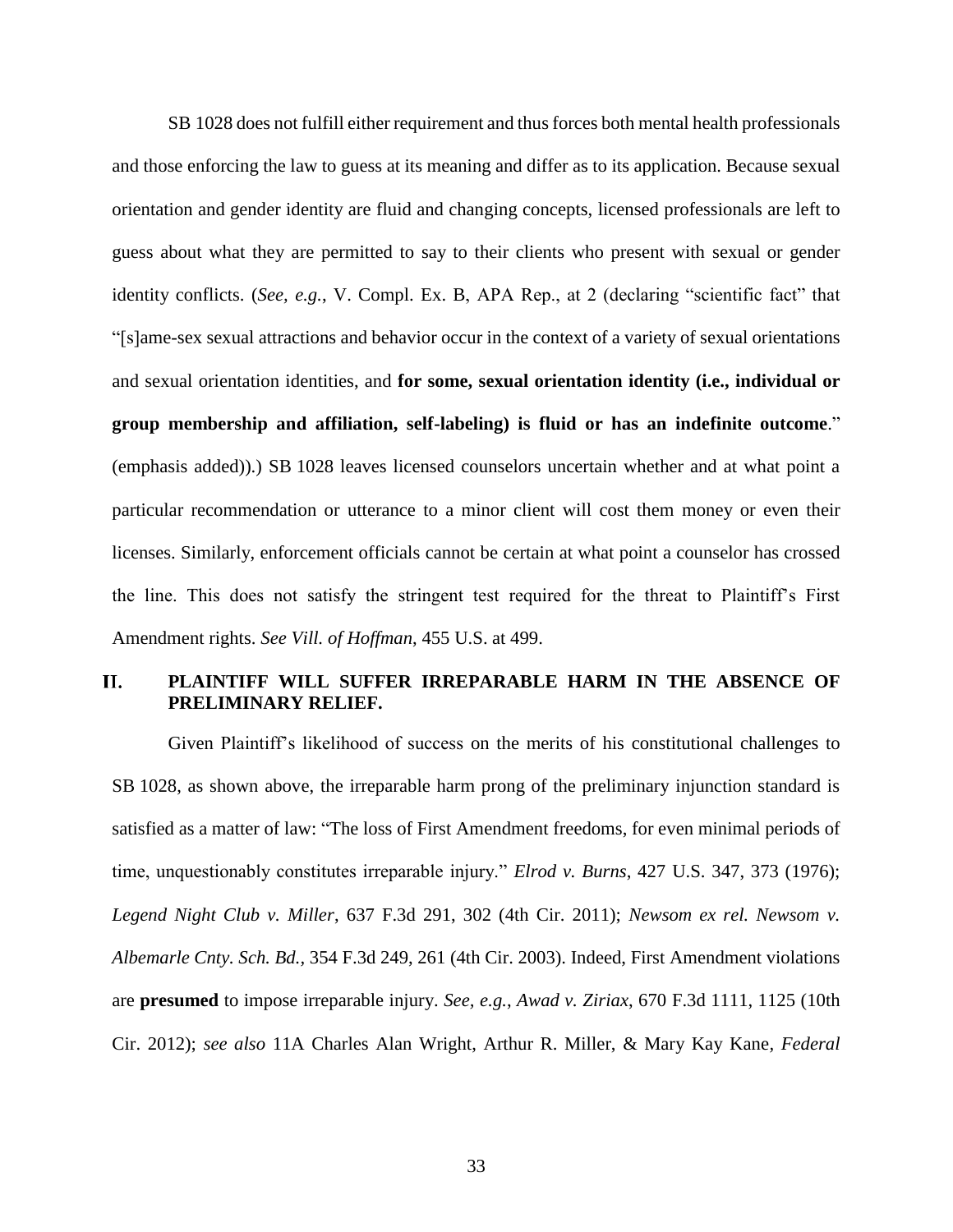*Practice & Procedure* §2948.1 (2d ed. 1995) ("When an alleged constitutional right is involved, most courts hold that **no further showing of irreparable injury is necessary**." (emphasis added)).

To be sure, Plaintiff and his clients are suffering and will continue to suffer immediate and irreparable injury absent injunctive relief. Plaintiff is being silenced in his ability to speak to his willing, minor clients with counseling to assist them in reducing or eliminating distress arising from unwanted sexual or gender identity conflicts, and his clients are likewise suffering irreparable injury from the denial of their right to hear such counseling. (V. Compl. ¶¶ 127–143.) If Plaintiff violates SB 1028's prohibitions he is subject to fines and other disciplinary action. If he follows SB 1028's requirements he will violate legal and ethical standards protecting client selfdetermination. The imposition of punishment for speech desired by clients and permitted by professional standards is a deprivation of constitutional rights and constitutes *a priori* irreparable harm.

#### **III. THE BALANCE OF EQUITIES FAVORS PLAINTIFF.**

A preliminary injunction will protect the very rights the Supreme Court has characterized as "lying at the foundation of a free government of free men." *Schneider v. New Jersey*, 308 U.S. 147, 151 (1939). As noted above, "even a temporary infringement of First Amendment rights constitutes a serious and substantial injury." *Legend Night Club*, 637 F.3d at 302; *Newsom,* 354 F.3d at 261. Conversely, Defendants are in no way harmed by issuance of a preliminary injunction against enforcing a statute which is not supported by evidence of harm to be prevented and is likely to be held unconstitutional. *See Newsom,* 354 F.3d at 261.

There can be no comparison between the irreparable loss of First Amendment freedoms suffered by Plaintiff and his clients absent injunctive relief, and Defendants' phantom interest in enforcing an unconstitutional law. The balance of the equities tips decidedly in Plaintiff's favor, and the preliminary injunction should issue.